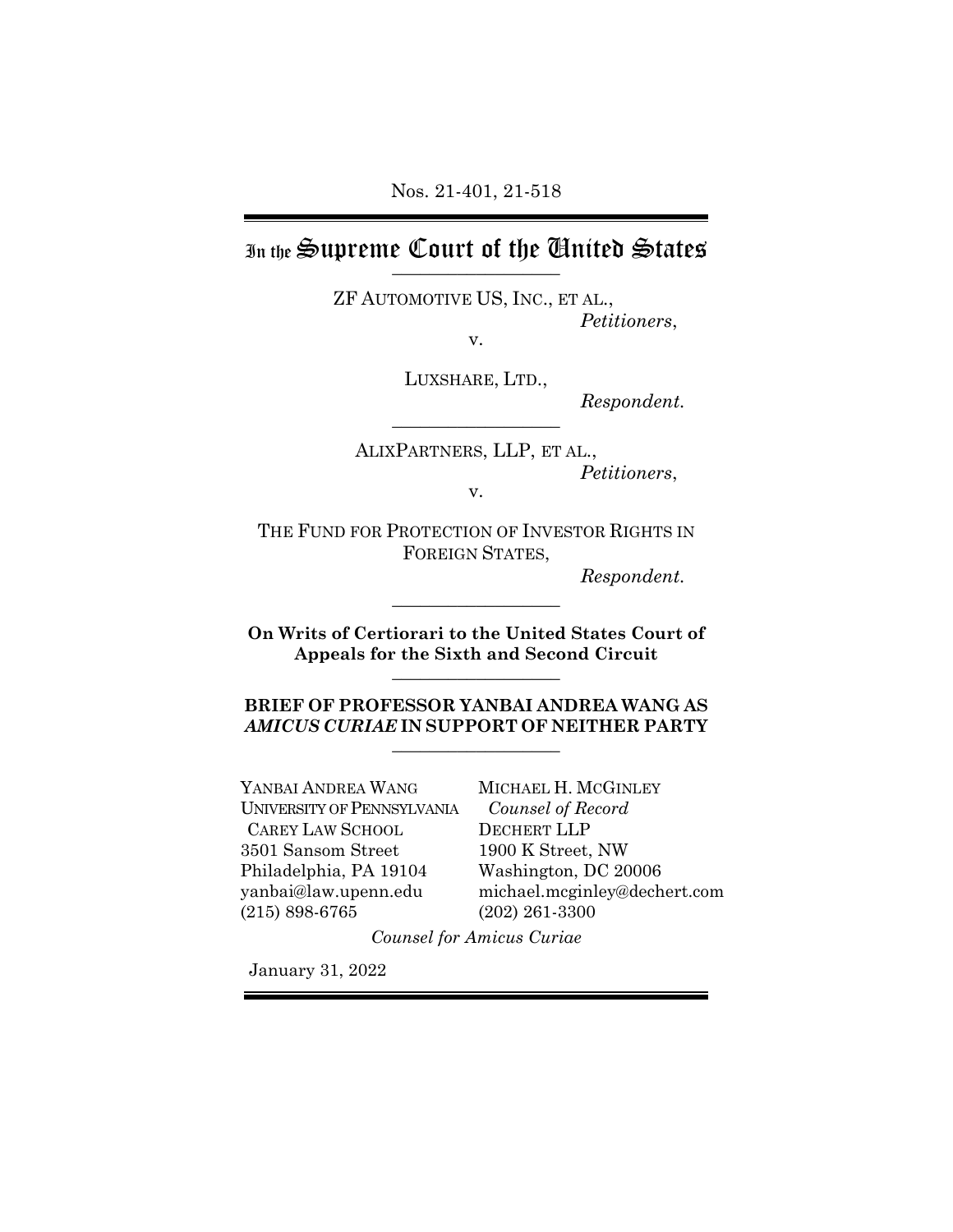## **TABLE OF CONTENTS**

|     |                                                                                                                                                                                                                   | <b>INTRODUCTION AND SUMMARY OF</b>                                                                                                            |  |  |
|-----|-------------------------------------------------------------------------------------------------------------------------------------------------------------------------------------------------------------------|-----------------------------------------------------------------------------------------------------------------------------------------------|--|--|
|     |                                                                                                                                                                                                                   |                                                                                                                                               |  |  |
| I.  | As Section 1782's Use Has Surged, Lower<br>Courts Have Struggled To Apply Intel's<br>Discretionary Factors In A Meaningful<br>Fashion Across All Applications, Including<br>Those For Use In Arbitral Tribunals 6 |                                                                                                                                               |  |  |
|     | A.                                                                                                                                                                                                                | Practical Experience Has Shown<br>That The Lower Courts Have<br>Struggled To Conduct The Analysis                                             |  |  |
|     | <b>B.</b>                                                                                                                                                                                                         | These Practical Difficulties Have<br>Led Some Lower Courts To Dilute                                                                          |  |  |
| II. |                                                                                                                                                                                                                   | The Court Should Clarify The Intel<br><b>Factors And Strengthen The Procedure</b><br>For Evaluating Section 1782 Requests18                   |  |  |
|     | A.                                                                                                                                                                                                                | This Court Should Require Applicants<br>To Provide Notice To All Parties And<br>All Tribunals Where Discovery Would                           |  |  |
|     | <b>B.</b>                                                                                                                                                                                                         | This Court Should Clarify That An<br>Applicant Bears The Burden Of<br><b>Establishing That Their Request</b><br>Satisfies The Intel Factors23 |  |  |
|     | C.                                                                                                                                                                                                                | Clarifying The <i>Intel</i> Factors Will<br>Strengthen The Framework This                                                                     |  |  |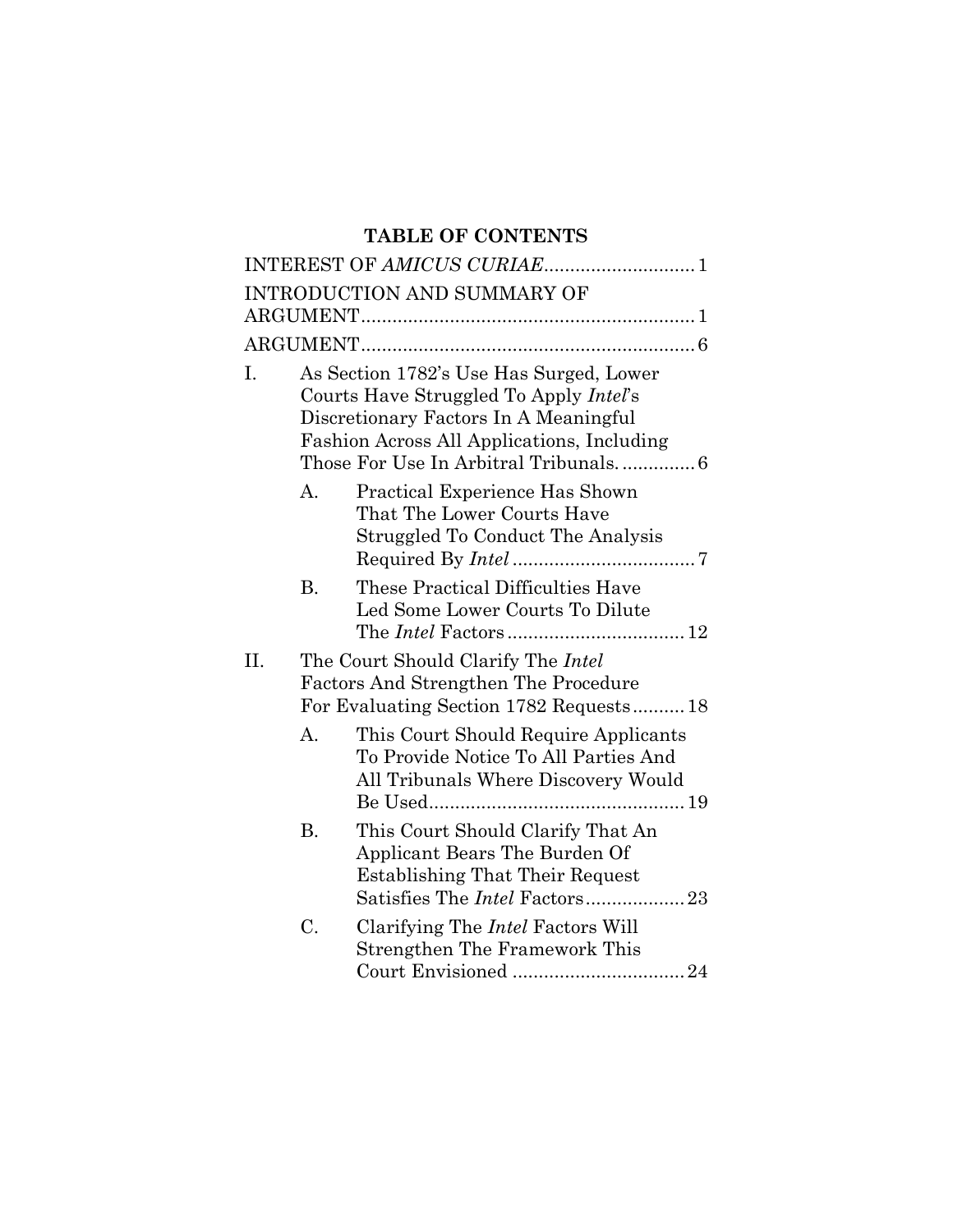| HL. | Clarifying The <i>Intel</i> Factors Is Preferable To |  |
|-----|------------------------------------------------------|--|
|     | Adopting An Illusory Distinction Between             |  |
|     | "Private" Commercial Arbitration And                 |  |
|     |                                                      |  |
|     |                                                      |  |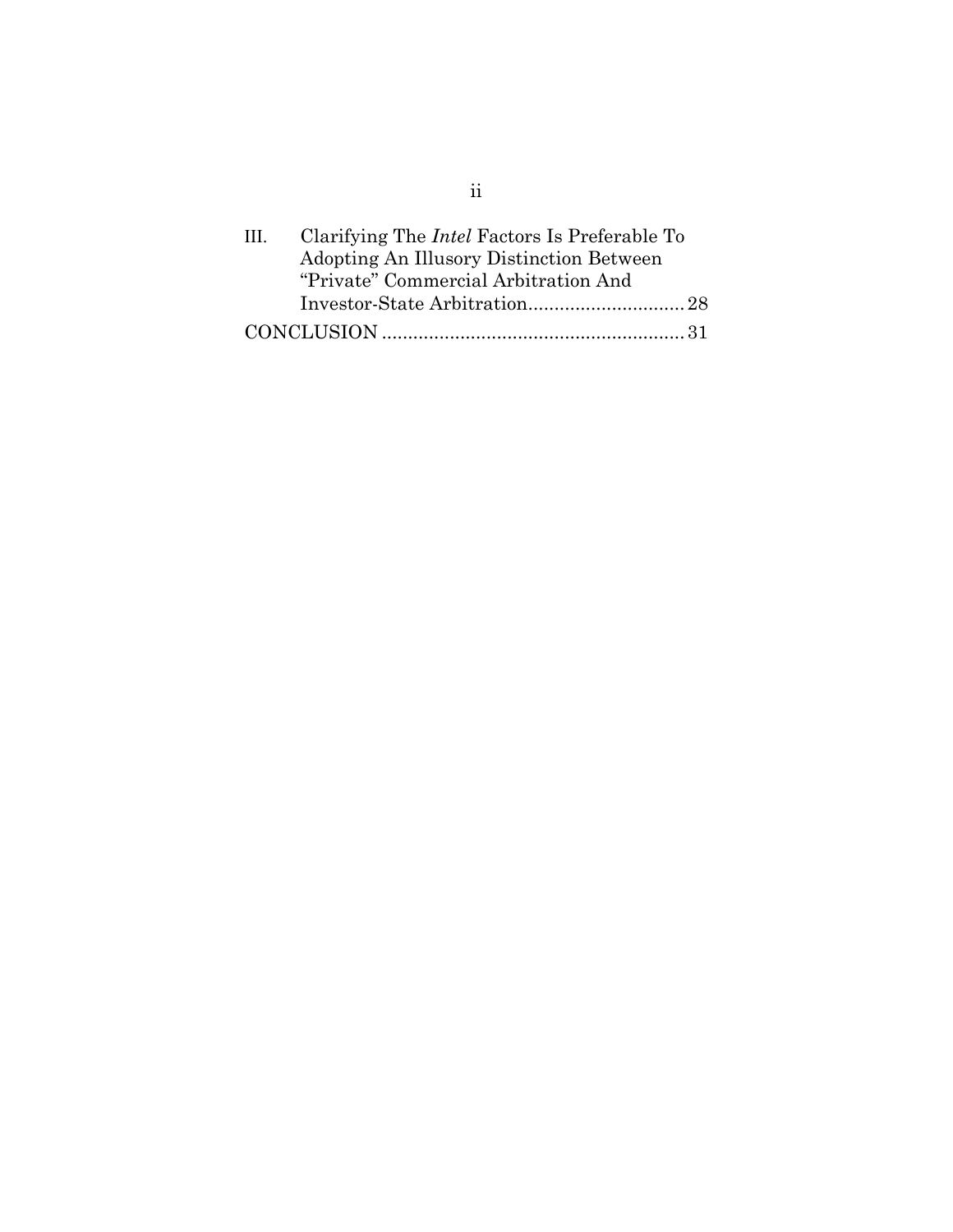## **TABLE OF AUTHORITIES**

## **Cases**

| Bravo Express Corp v. Total Petrochemicals & |
|----------------------------------------------|
| Refining USA, Inc.,                          |
| 613 F. App'x 319 (5th Cir. 2015) 16, 17      |
| El Paso Corp. v. La Comision Ejecutiva       |
| Hidroelectrica del Rio Lempa,                |
| 341 F. App'x 31 (5th Cir. 2009) 25, 27       |
| Euromepa S.A. v. R. Esmerian, Inc.,          |
|                                              |
| Grupo Mexico SAB de CV v. SAS Asset          |
| Recovery, Ltd.,                              |
|                                              |
| Gushlak v. Gushlak,                          |
| 486 F. App'x 215 (2d Cir. 2012)  10          |
| Heraeus Kulzer, GmbH v. Biomet, Inc.,        |
|                                              |
| Herbert v. Lando,                            |
|                                              |
| In re Babcock Borsig AG,                     |
| 583 F. Supp. 2d 233 (D. Mass. 2008) 11, 13   |
| In re Chevron Corp.,                         |
|                                              |
| In re Clerici,                               |
| 481 F.3d 1324 (11th Cir. 2007)  13           |
| In re Guo,                                   |
| 965 F.3d 96 (2d Cir. 2020), as amended       |
|                                              |
| In re Hallmark Capital Corp.,                |
|                                              |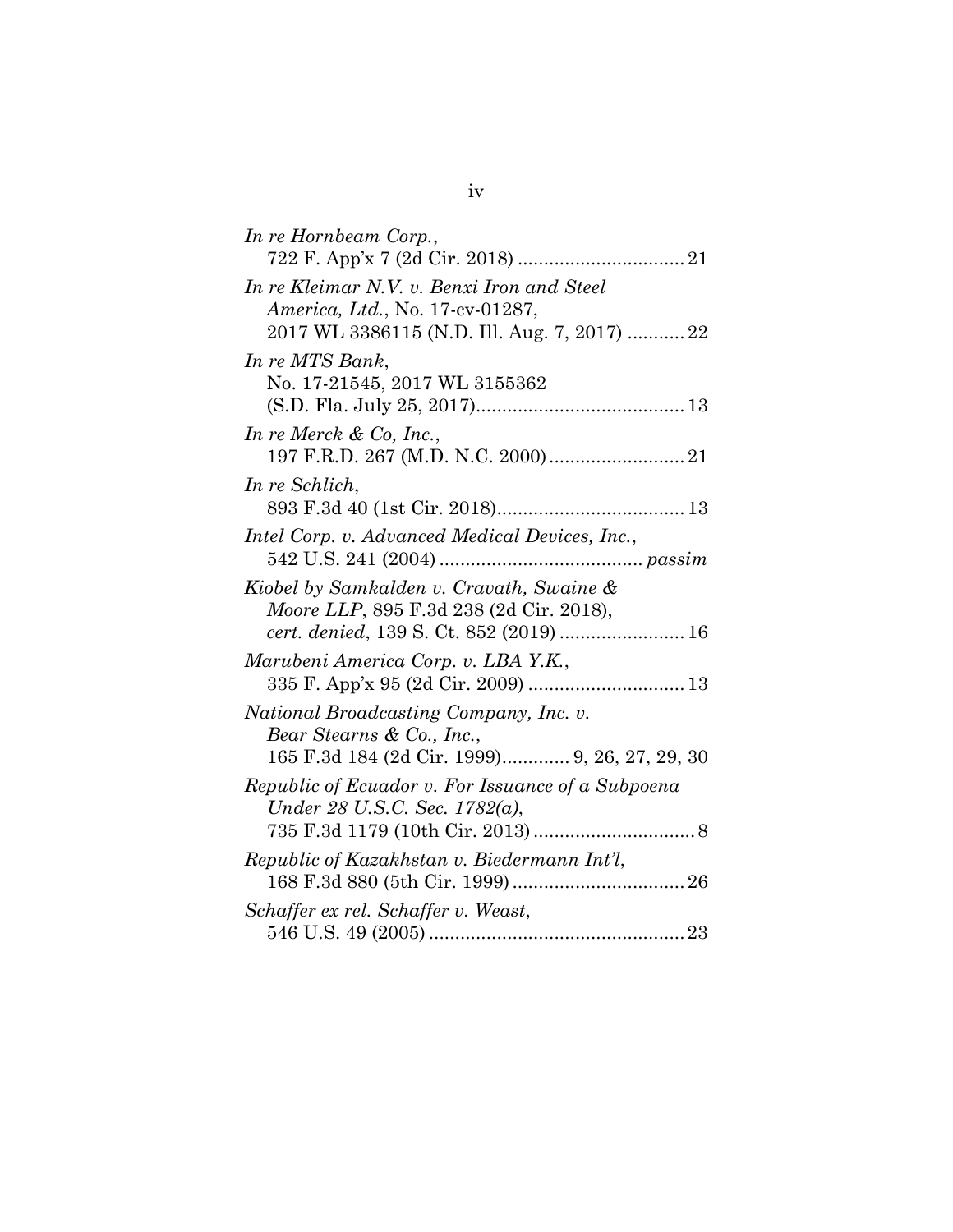| Servotronics Inc. v. Rolls-Royce PLC,              |  |  |  |
|----------------------------------------------------|--|--|--|
| 975 F.3d 689 (7th Cir. 2020), cert. granted,       |  |  |  |
| 141 S. Ct. 1684 (2021), and cert. dismissed,       |  |  |  |
|                                                    |  |  |  |
| Suzlon Energy Ltd v. Microsoft Corp.,              |  |  |  |
|                                                    |  |  |  |
| <b>STATUTES AND RULES</b>                          |  |  |  |
|                                                    |  |  |  |
|                                                    |  |  |  |
|                                                    |  |  |  |
|                                                    |  |  |  |
| Fed. R. Civ. P. 45, Notes of the Advisory          |  |  |  |
| Committee on Rules-2013 Amendment,                 |  |  |  |
|                                                    |  |  |  |
| Fed. R. Civ. P. 45, Notes of the Advisory          |  |  |  |
| Committee on Rules-2013 Amendment,                 |  |  |  |
|                                                    |  |  |  |
|                                                    |  |  |  |
| <b>OTHER AUTHORITIES</b>                           |  |  |  |
| Arif H. Ali, et al., The International Arbitration |  |  |  |
| Rulebook: A Guide to Arbitral Regimes (2019)27     |  |  |  |
| Application for an Order Directing ASML            |  |  |  |
| US, Inc. to Respond to Requests for                |  |  |  |
| Documents Pursuant to 28 U.S.C. $\S 1782$          |  |  |  |
| For Use in Foreign Proceedings,                    |  |  |  |
| No. 1:17-mc-00142 (S.D.N.Y. Apr. 26, 2017) 16      |  |  |  |
| Pamela Bookman, Arbitral Courts,                   |  |  |  |
|                                                    |  |  |  |
|                                                    |  |  |  |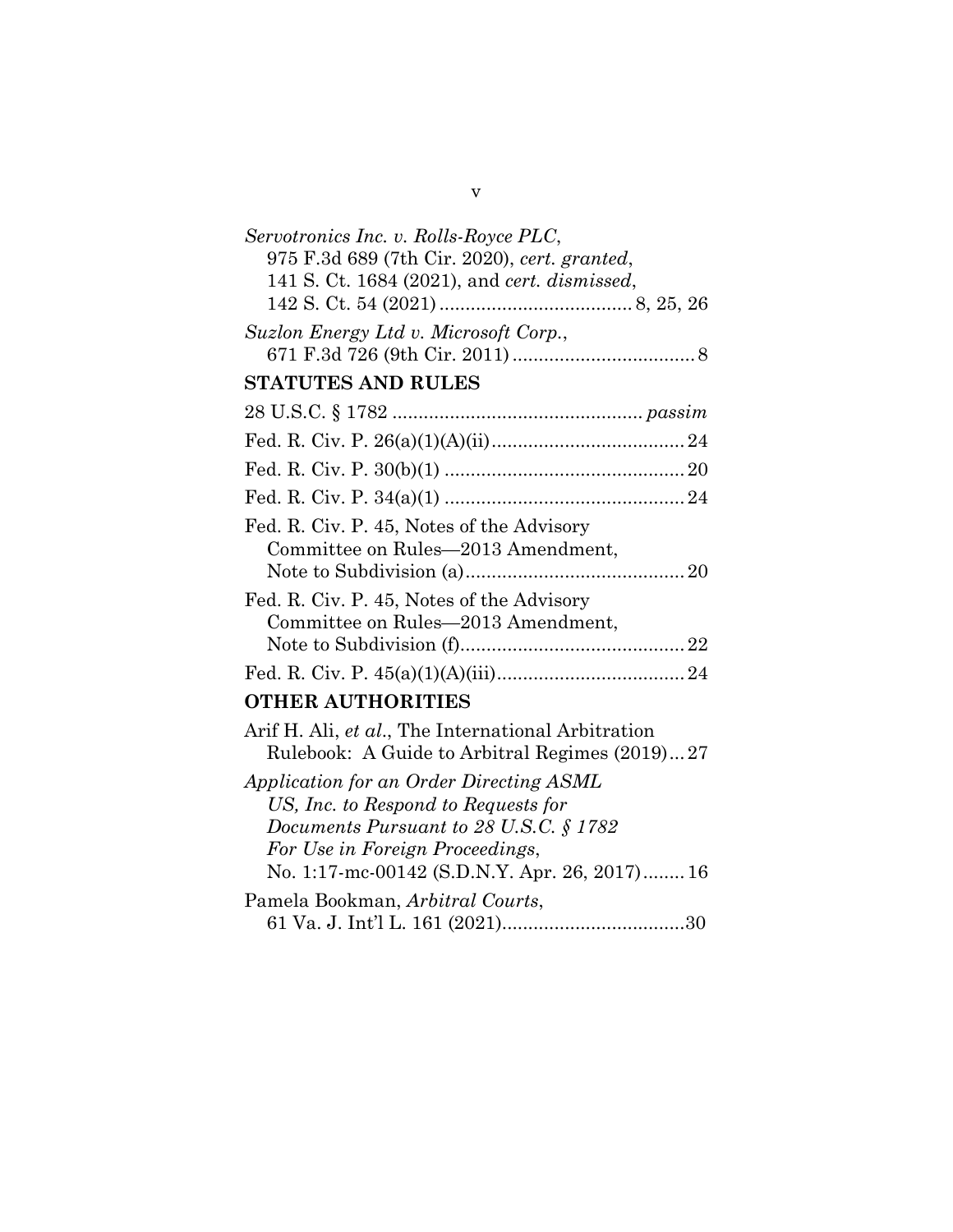| Brief of Amicus Curiae the Commission of the<br>European Communities Supporting Reversal,                                                               |
|---------------------------------------------------------------------------------------------------------------------------------------------------------|
| Intel Corp. v. Advanced Micro Devices, Inc.,                                                                                                            |
| No. 02-572, 2003 WL 23138389                                                                                                                            |
|                                                                                                                                                         |
| Convention on the Recognition and Enforcement<br>of Foreign Arbitral Awards, June 10, 1958,                                                             |
| Memorandum and Order, In re Application of<br>Microsoft Corp, No. 1:06-mc-10061 (D. Mass.                                                               |
| Omnibus Report and Recommendations on<br>Motions to Intervene, Vacate, Quash Subpoenas,                                                                 |
| and for Protective Order, In re Application of                                                                                                          |
| H.M.B. Limited Pursuant to 28 USC 1782                                                                                                                  |
| to Conduct Discovery for Use in Foreign                                                                                                                 |
| <i>Proceedings, No. 1:17-cv-21459</i>                                                                                                                   |
| (S.D. Fla. filed July 2, 2018)  15, 16                                                                                                                  |
| Order, Elkind v. CCBill, LLC, No. 2:14-mc-00030                                                                                                         |
| Order, In re Application of Chevron, No. 1:10-mc-<br>00001 (S.D.N.Y. filed Aug 24, 2010) 22, 23                                                         |
| Order, In re Application of Halliburton SAS, No.<br>1:14-mc-00004 (E.D. Va. filed Feb 4, 2014) 19, 20                                                   |
| Order, In re Application of Raoul Malak, No. 2:14-<br>mc-00089 (D. Ariz. filed Feb 17, 2015)  13                                                        |
| Order, In re Application Pursuant to 28 USC § 1782<br>of Financial Guaranty Insurance Co v. Lehman<br>Brothers, Inc., No. 1:11-mc-00085 (S.D.N.Y. filed |
|                                                                                                                                                         |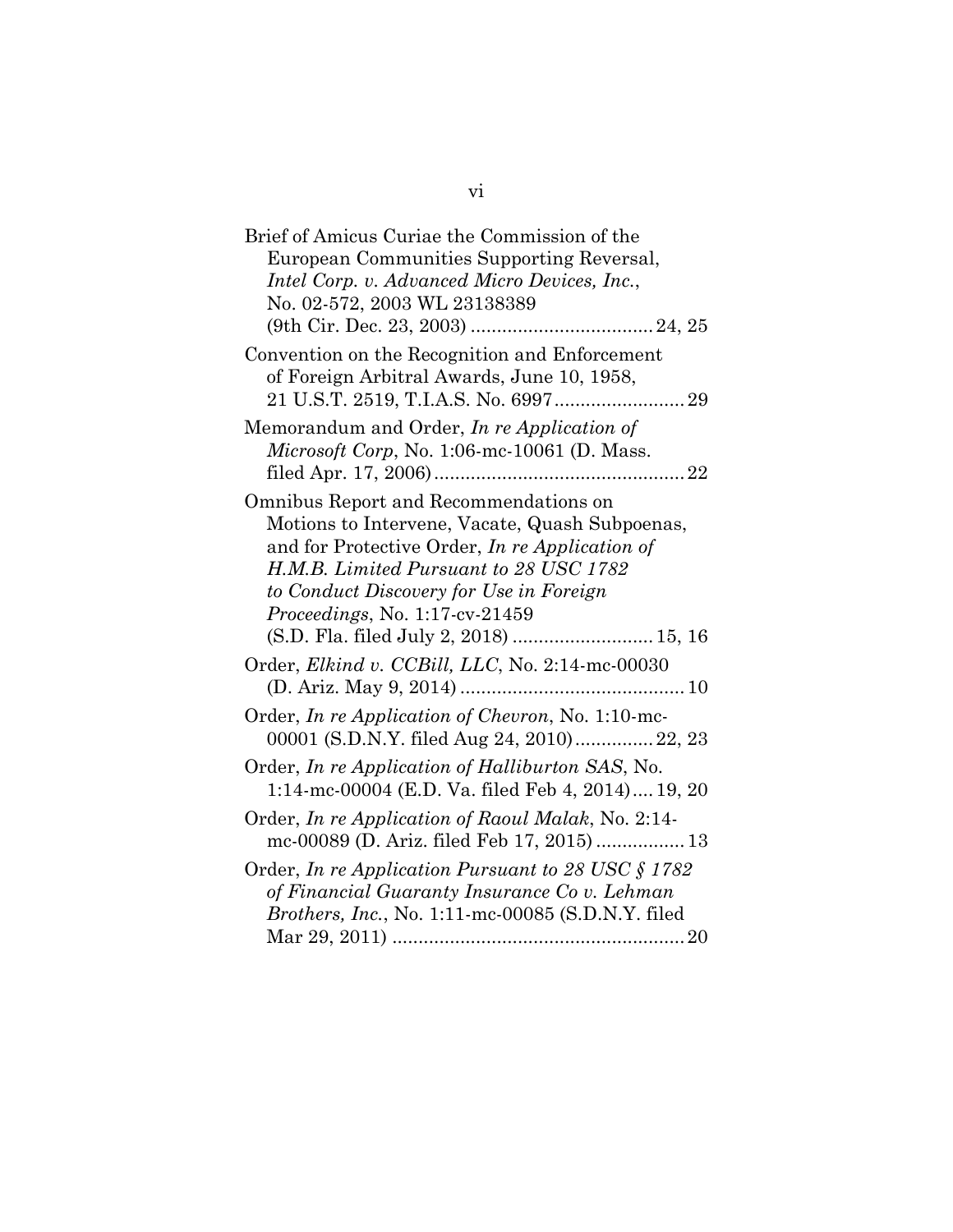| Order, In re Ex Parte Application of Apple, Inc,<br>Apple Retail Germany GmBh, and Apple Sales<br><i>International</i> , No. 3:12-cv00179 (S.D. Cal. filed                                                                                                                                                                                                                        |
|-----------------------------------------------------------------------------------------------------------------------------------------------------------------------------------------------------------------------------------------------------------------------------------------------------------------------------------------------------------------------------------|
| Order by Magistrate Judge Arthur Nakazato, In re<br>Ex Parte Application of Nokia Corp., No. 8:13-mc-                                                                                                                                                                                                                                                                             |
| Order Granting Ex Parte Application for Order to<br>Obtain Discovery for Use in Foreign Proceedings,<br>In re Ex Parte Application of ANZ Commodity<br>Trading Party Ltd., No. 4:17-mc-80070                                                                                                                                                                                      |
| Order to Show Cause Why this Court Should<br>Not Grant Ecuadorean Plaintiffs' Ex Parte<br>Application for Expedited Service and<br>Enforcement of Subpoenas to Conduct<br>Discovery for Use in Foreign Proceeding<br>Pursuant to 28 U.S.C. § 1782, In re<br>Application of Daniel Carlos Lusitand<br><i>Yaiguaje</i> , No. 3:11-mc-80087<br>(N.D. Cal. filed May 9, 2011)  19, 20 |
| Request to File Under Seal, In re Application of<br>Lúcia de Araujo Bertolla for an Order Pursuant to<br>28 USC § 1782 to Obtain Discovery for Use in a<br>Foreign Proceeding, No. 1:17-mc-00284                                                                                                                                                                                  |
| Third Interim Award, In the Matter of an<br>Arbitration Under the Rules of the Chartered<br>Institute of Arbitrators Between Rolls Royce PLC<br>and Servotronics Inc., No. 20-mc-00081-JRT-<br>KMM, Dkt. No. 23-1 (D. Minn. filed Mar. 9, 2021)                                                                                                                                   |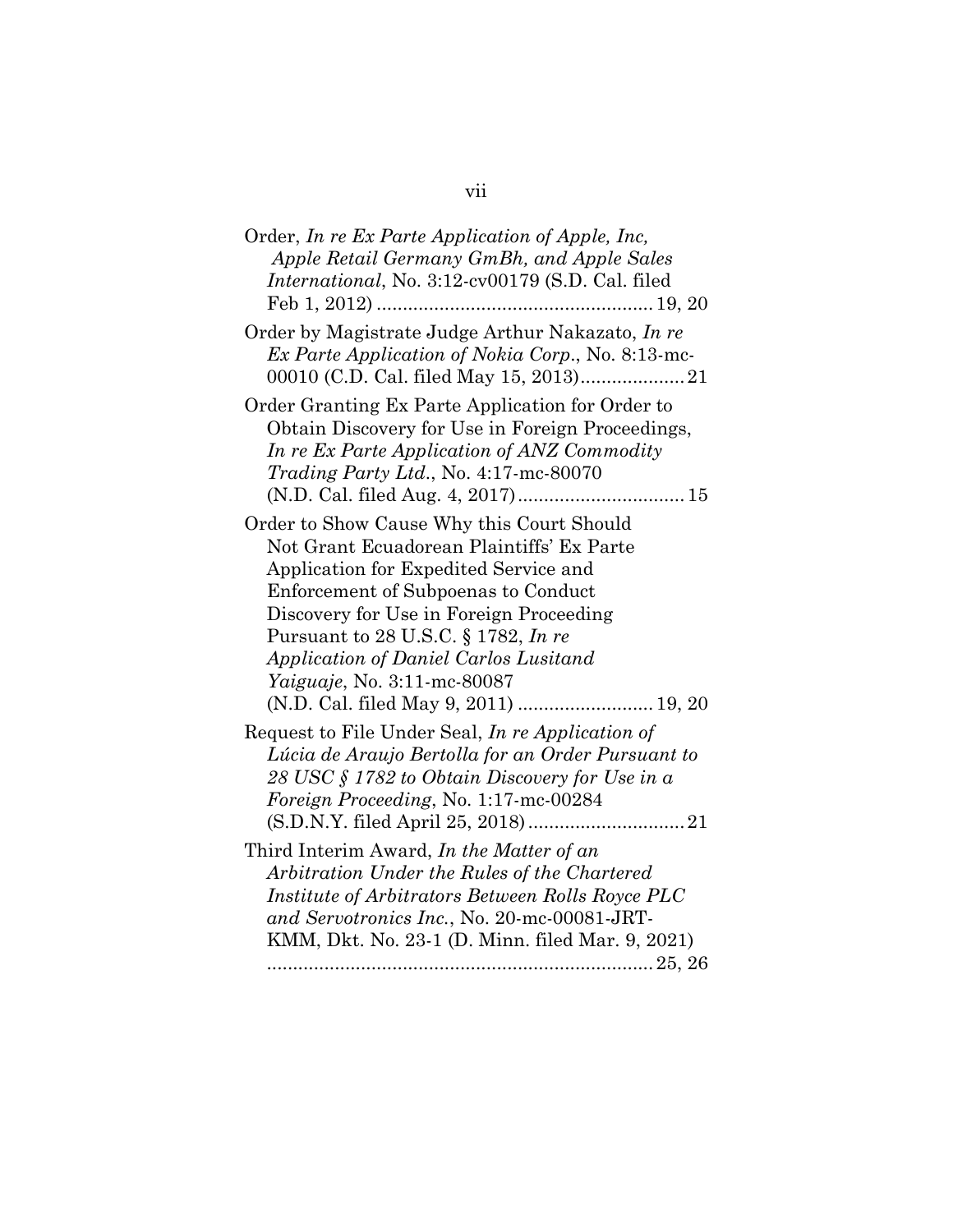## Yanbai Andrea Wang, *Exporting American Discovery*, 87 U. Chi. L. Rev. 2089 (2020)...................... *passim*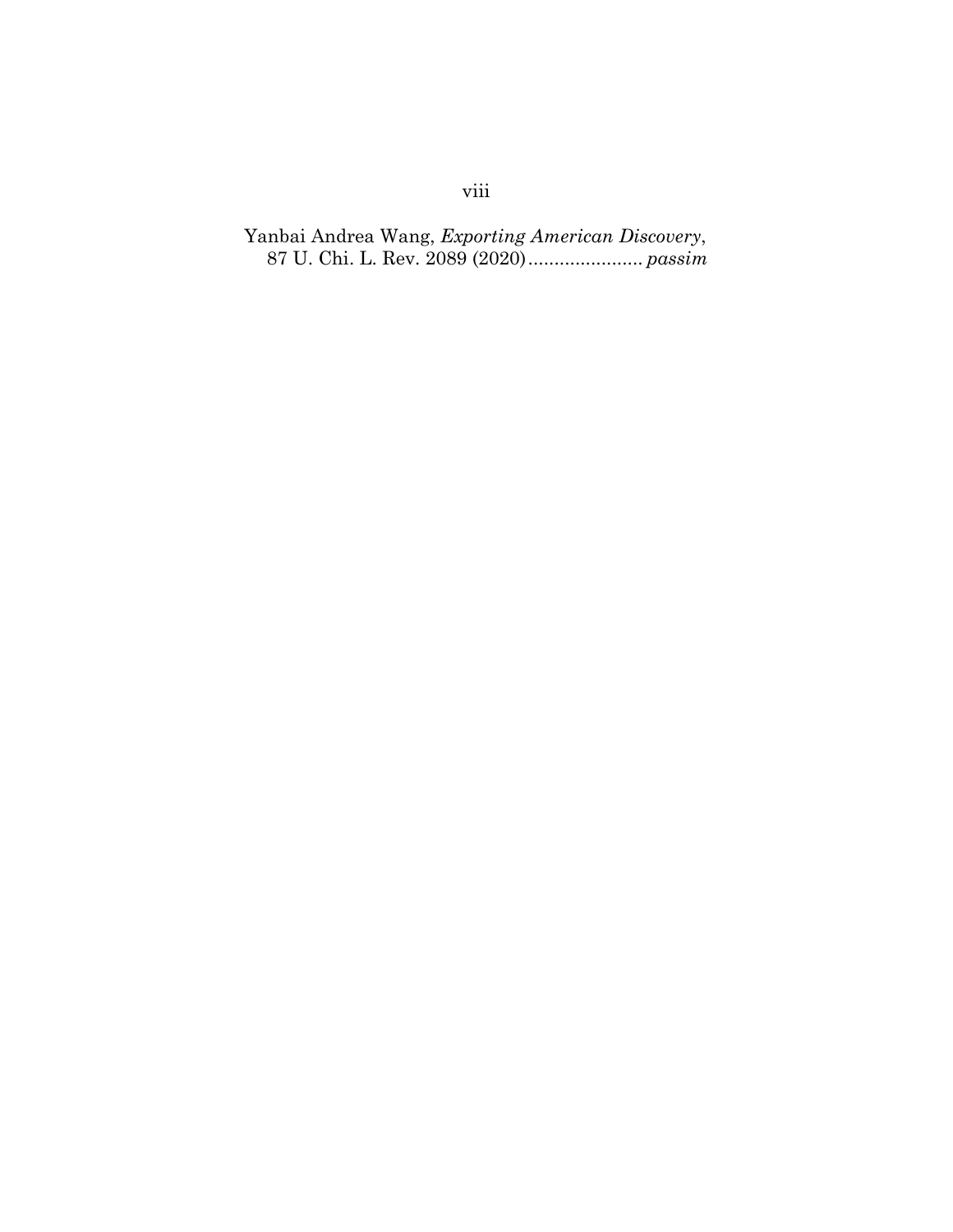#### **INTEREST OF** *AMICUS CURIAE*[1](#page-9-0)

Yanbai Andrea Wang ("*amicus*") is an assistant professor at the University of Pennsylvania Carey Law School, where she teaches and writes about civil procedure and transnational litigation. Her article, *Exporting American Discovery*, 87 U. Chi. L. Rev. 2089 (2020) ("Wang"), provides a groundbreaking and comprehensive study of the nationwide operation of 28 U.S.C. § 1782 in lower courts since this Court's 2004 decision in *Intel Corp. v. Advanced Medical Devices, Inc*., 542 U.S. 241 (2004). She submits this *amicus curiae* brief to offer her academic perspective for this Court's consideration as it addresses the scope and application of Section 1782 and the *Intel* decision.

### **INTRODUCTION AND SUMMARY OF ARGUMENT**

Rather than expressing a view on the issues raised and ably briefed by the parties, *amicus* submits this brief to inform the Court of the extensive scholarly research and analysis she has conducted regarding Section 1782 proceedings since this Court's seminal decision in *Intel*. As the Court itself recognized in

<span id="page-9-0"></span><sup>&</sup>lt;sup>1</sup> All parties have consented in writing to the filing of this brief. No counsel for a party authored this brief in whole or in part, and no counsel or party made a monetary contribution intended to fund the preparation or submission of this brief. The University of Pennsylvania Carey Law School provides financial support for activities related to faculty members' research and scholarship, which helped defray the costs of preparing this brief. (The School is not a signatory to the brief, and the views expressed herein are those of the *amicus curiae*.) Otherwise, no person or entity other than the *amicus curiae* or her counsel has made a monetary contribution intended to fund the preparation or submission of this brief.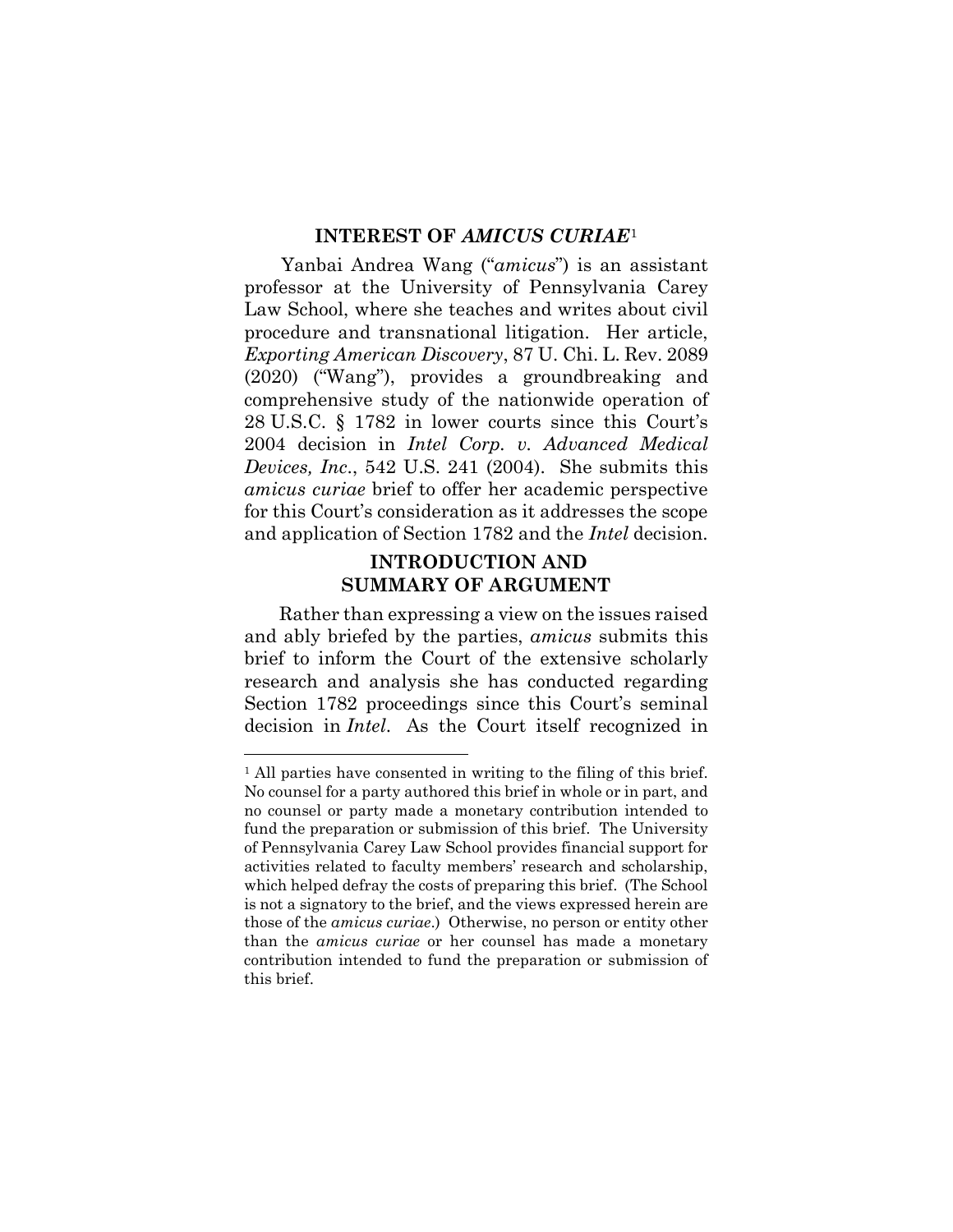*Intel*, over time, it would need to clarify and refine the factors set forth in that decision in light of "further experience with Section 1782(a) applications in the lower courts." 542 U.S. at 265.

That is precisely the experiential evidence that *amicus*' scholarship provides. The upshot of that scholarly analysis is that, as Section 1782 applications have proliferated, the lower courts have struggled to apply the *Intel* factors as this Court had envisioned. That struggle is evident across all Section 1782 applications, including those for use in arbitral tribunals, whether foreign, international, or investor-state.[2](#page-10-0) Because of the strategic ways in which parties now employ Section 1782, interpreting its statutory language is not enough to effectively police its availability for arbitration—*even if* the Court concludes that all arbitral tribunals are beyond the statute's reach. Thus, regardless of how the Court rules on Section 1782's scope, this case presents a perfect and much needed opportunity for the Court

<span id="page-10-0"></span><sup>2</sup> The *amicus* considers the terms "foreign" and "international" to refer to two separate categories of tribunals, and "investor-state" to refer to a third category. "Arbitral tribunal," encompassing all three types of tribunals, is used as shorthand for the disputed language from Section 1782, "a foreign or international tribunal." "International commercial arbitral tribunal" and "commercial arbitral tribunal" are used as shorthand for the first two types. The distinction between "foreign" and "international" is not significant to the points raised in this brief. For the sake of clarity, a "foreign" tribunal is one located outside the territory of the United States and operating within the legal framework of a foreign jurisdiction. An "international" tribunal is a cross-border institution operating within the framework of international law. An "international" tribunal may be located within the territory of the United States and, as such, would not be considered "foreign."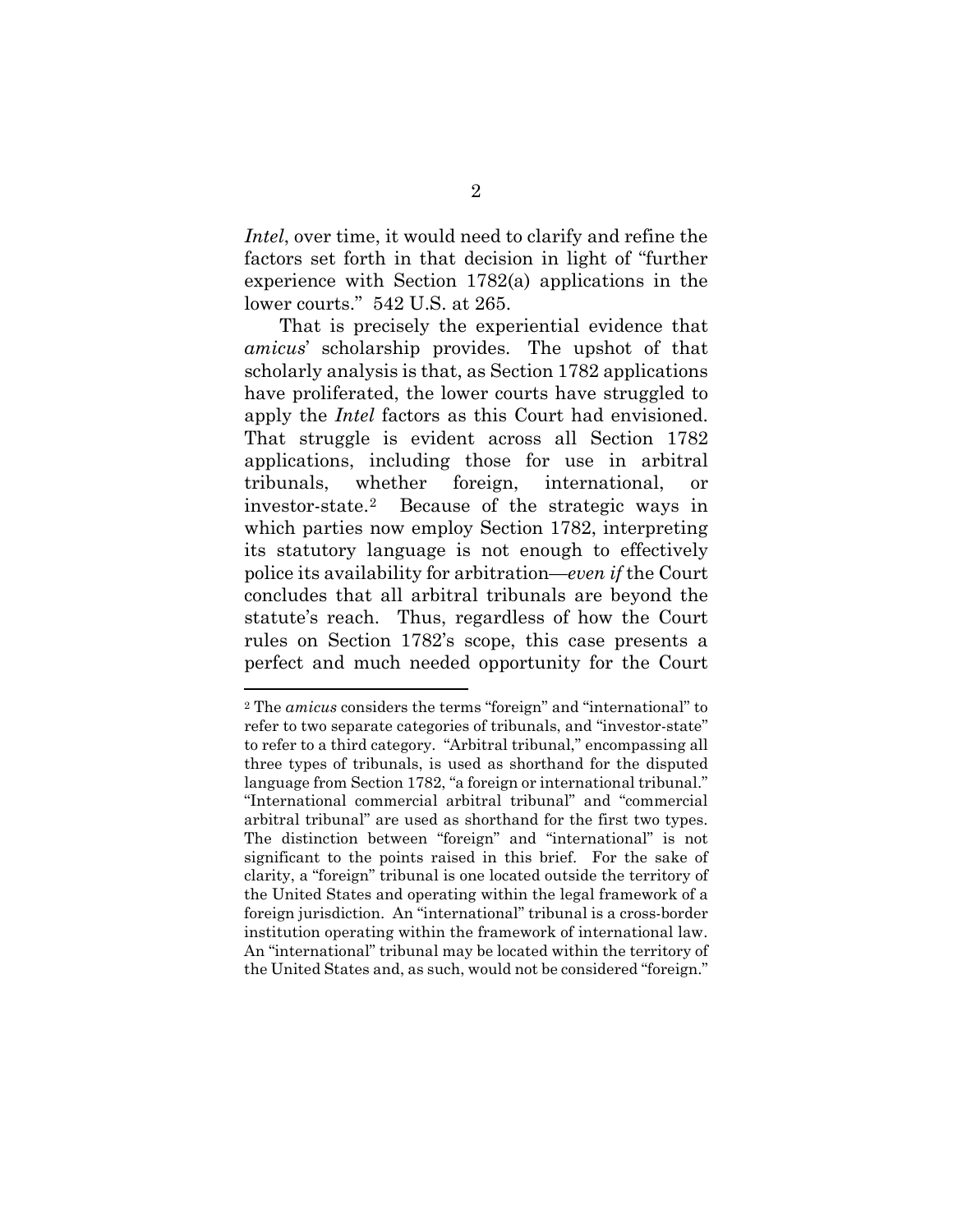also to clarify how lower courts should apply the *Intel* factors in *all* Section 1782 proceedings. An opportunity to refine the *Intel* factors is unlikely to surface again soon given the deferential standard with which magistrate and district court judges' decisions are reviewed and the tendency for Section 1782 litigation to become moot before it reaches the Court.

Especially in the context of Section 1782 applications submitted by parties to an international proceeding (as opposed to those made by the international tribunal itself), lower courts have frequently found themselves constrained in their ability to analyze and apply the *Intel* factors. In particular, because applicants often do not notify the international tribunals or the other parties to the international proceedings of their application, the federal courts tasked with adjudicating those applications are unable to conduct an informed assessment of the critical *Intel* factors addressing whether the international tribunal is receptive to discovery assistance from U.S. courts and whether the request is an effort to circumvent discovery restrictions in the international proceeding.

That lack of information is exacerbated by three features of Section 1782 applications. *First*, nearly a third of applications from parties seek discovery for use in multiple proceedings at once. Wang, 2115. In such cases, lower courts typically require only one of those proceedings to satisfy the *Intel* factors. This simplification permits applicants to hang their hat on the proceeding most likely to succeed while allowing the remaining proceedings to piggyback on that one regardless of how unlikely they are to be granted discovery on their own. Illogically, it is easier to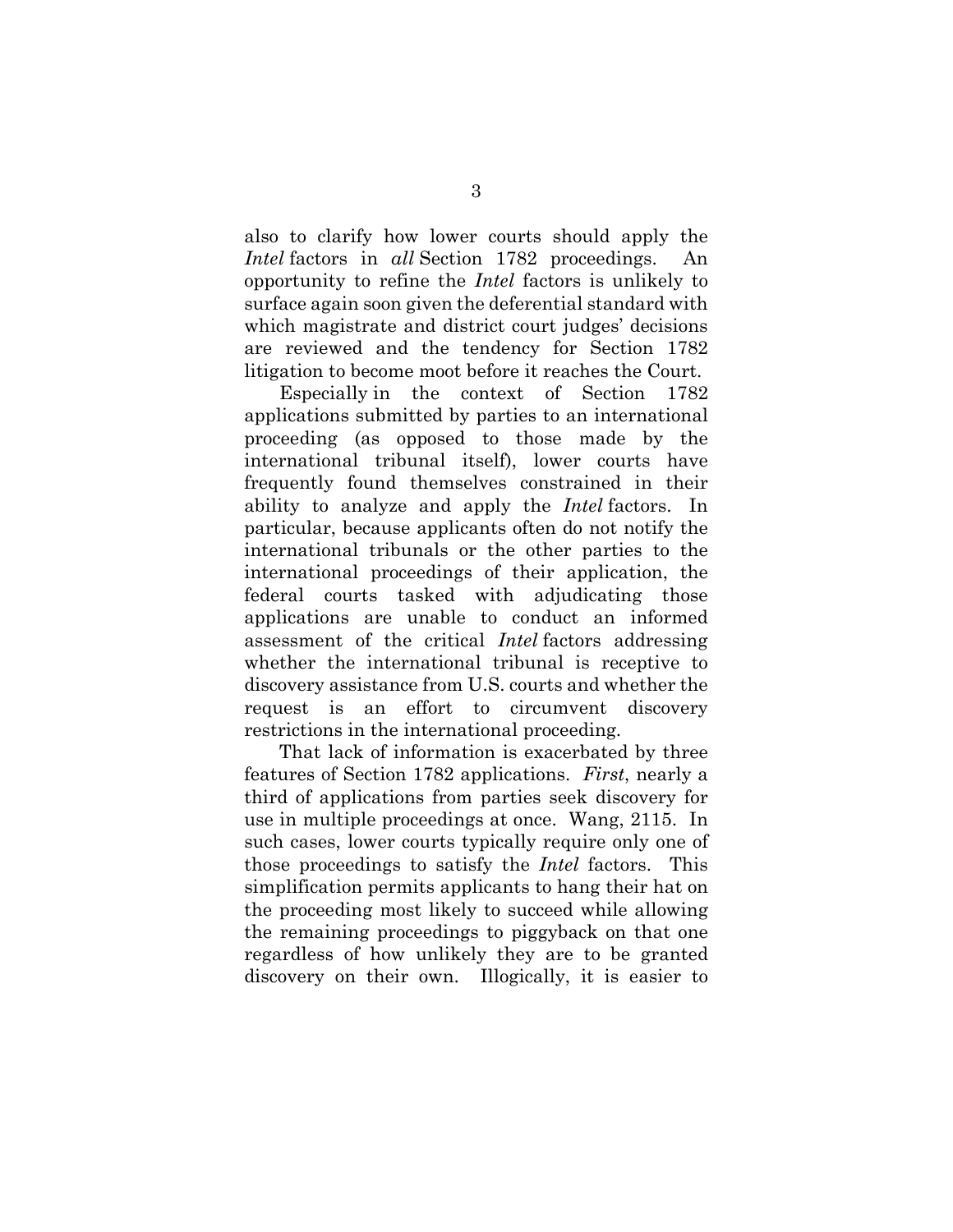obtain discovery for use in a foreign court, an international commercial arbitration, and an investorstate arbitration all at once than for use in an international commercial arbitration alone.

*Second*, approximately 16% of applications from parties seek discovery for use in proceedings that have yet to be filed. Wang, 2115. The lack of information is most dire in pre-filing requests, perversely making Section 1782 discovery more available for hypothetical proceedings that have not even been initiated. Pre-filing requests provide a particularly effective loophole for requests that are otherwise weak or impermissible. Combined with district courts' treatment of requests linked to multiple proceedings, applicants can obtain discovery based on a contemplated foreign lawsuit but put it to use in an arbitral proceeding notwithstanding this Court's ruling in this case. Similarly, applicants can obtain discovery based on a contemplated foreign lawsuit but put it to use in a U.S. litigation where pre-filing discovery is not permitted under the Federal Rules of Civil Procedure.

*Third*, many courts place the burden of proof on the Section 1782 target who is resisting discovery, rather than the applicant. In nearly 90% of applications from parties, the discovery target is a nonparty to the international proceeding, such as banks, social media companies, and law firms. Wang, at 2111. Such nonparties are poorly positioned to effectively oppose applications because they often cannot provide the information necessary for lower courts' assessment of the *Intel* factors. These three features show that the Court should clarify the *Intel*  factors regardless of how it rules on arbitral tribunals.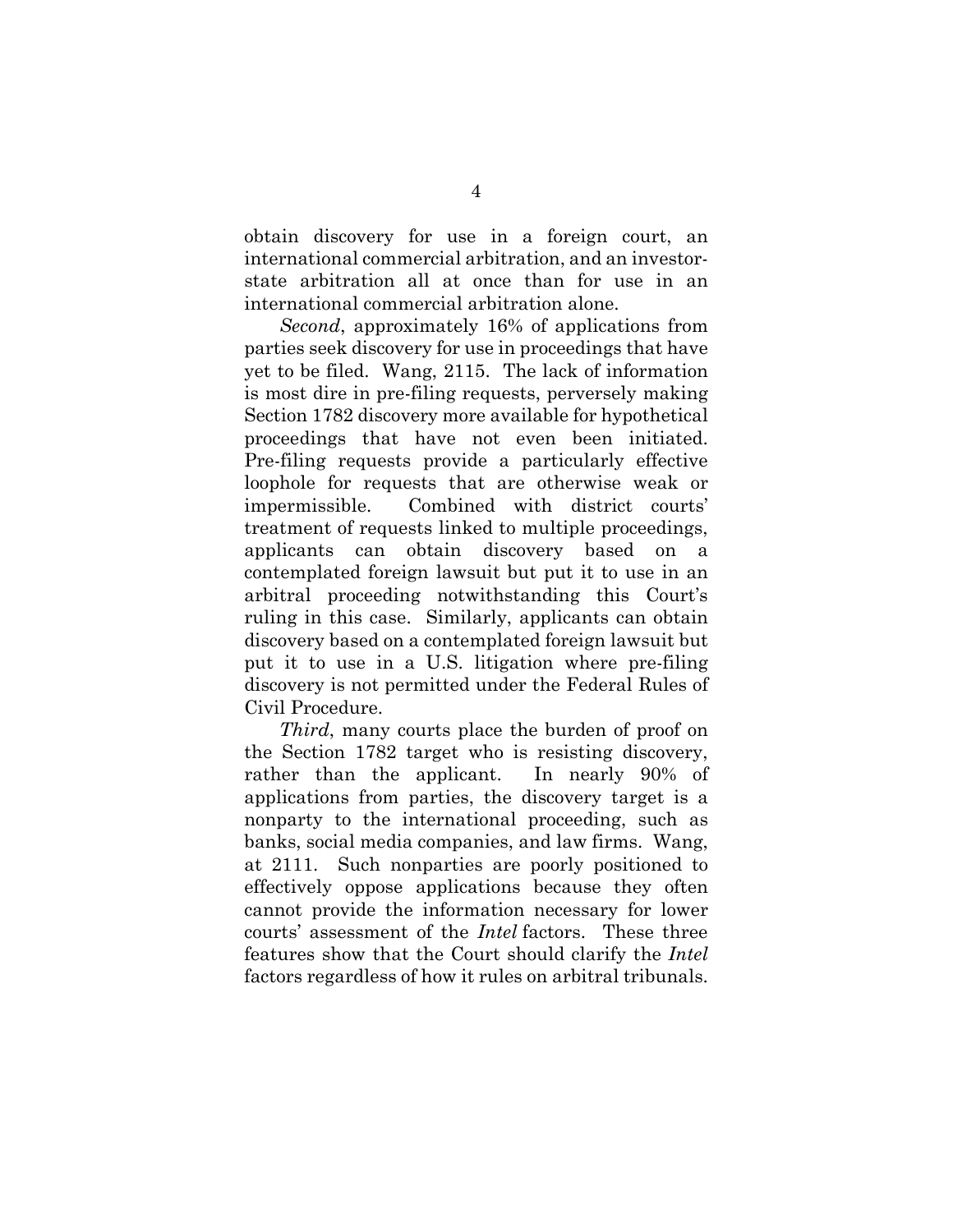The practical problems surrounding Section 1782 can be solved by two simple clarifications from this Court. *First*, the Court should clarify that applicants must notify in advance the discovery target, all parties, and all tribunals where the requested evidence will be used. *Second*, the Court should clarify that applicants bear the burden of proof to establish that the request should be granted under the *Intel* factors. Both of these requirements are undoubtedly within the Court's authority, and both are fully consistent with the Federal Rules' approach to domestic discovery.

Moreover, those two clarifications would resolve many of the policy concerns that appear to animate lower court decisions that have excluded international commercial arbitrations from Section 1782's reach. By ensuring that the discovery target, the opposing parties, and the international tribunals are notified in advance and have an opportunity to express their views on a Section 1782 application, district courts will be able to deny those applications where the international tribunal itself is not receptive to U.S. discovery. And by placing the burden on the party requesting the discovery, the analysis would weed out weak or abusive applications that might currently be granted simply because some lower courts currently place the burden on a nonparty from whom discovery is sought—who, as explained above, is in a particularly weak position to provide the information required to conduct the *Intel* analysis.

Ultimately, this approach—of clarifying the *Intel*  factors to require notice and properly placing the burden on the applicant—is a far preferable way to prevent misuse of Section 1782 than drawing an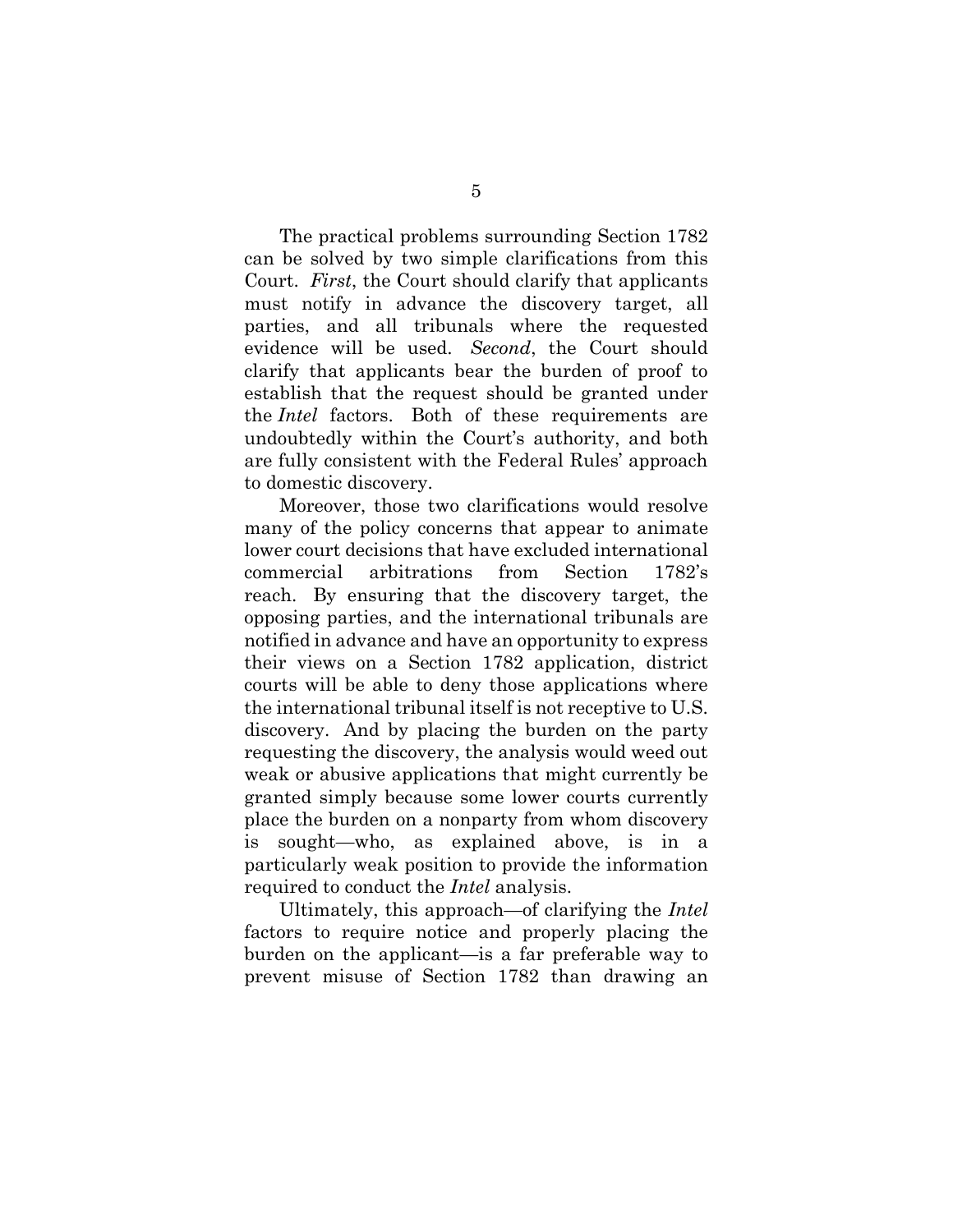artificial and ill-defined line between "public" and "private" arbitrations. Indeed, that line does not stand up to the reality of modern international arbitration. On the contrary, because virtually all international arbitration is conducted within the framework of international treaties or other intergovernmental agreements, the line between "public" and "private" arbitral proceedings is an illusory one. Any effort to articulate such a line would exclude many commercial arbitrations from Section 1782's reach while leaving materially indistinguishable proceedings—such as investor-state arbitrations within the statute's bounds. The more logical and practical approach, in light of the years of experience since *Intel*, is to clarify and strengthen the *Intel* analysis. And that clarification is needed even if the Court rules that all arbitral proceedings are beyond Section 1782's ambit.

### **ARGUMENT**

**I. As Section 1782's Use Has Surged, Lower Courts Have Struggled To Apply** *Intel***'s Discretionary Factors In A Meaningful Fashion Across All Applications, Including Those For Use In Arbitral Tribunals.** 

In the years since this Court's seminal decision in *Intel*, the use of Section 1782 for discovery in aid of international proceedings has exploded. Between 2005 and 2017, the number of discovery requests received nationwide for use in international civil or commercial (as opposed to criminal) proceedings *quadrupled* from approximately 50 to 200 annually. Wang, 2111. Section 1782 permits requests to be made either by "a foreign or international tribunal" or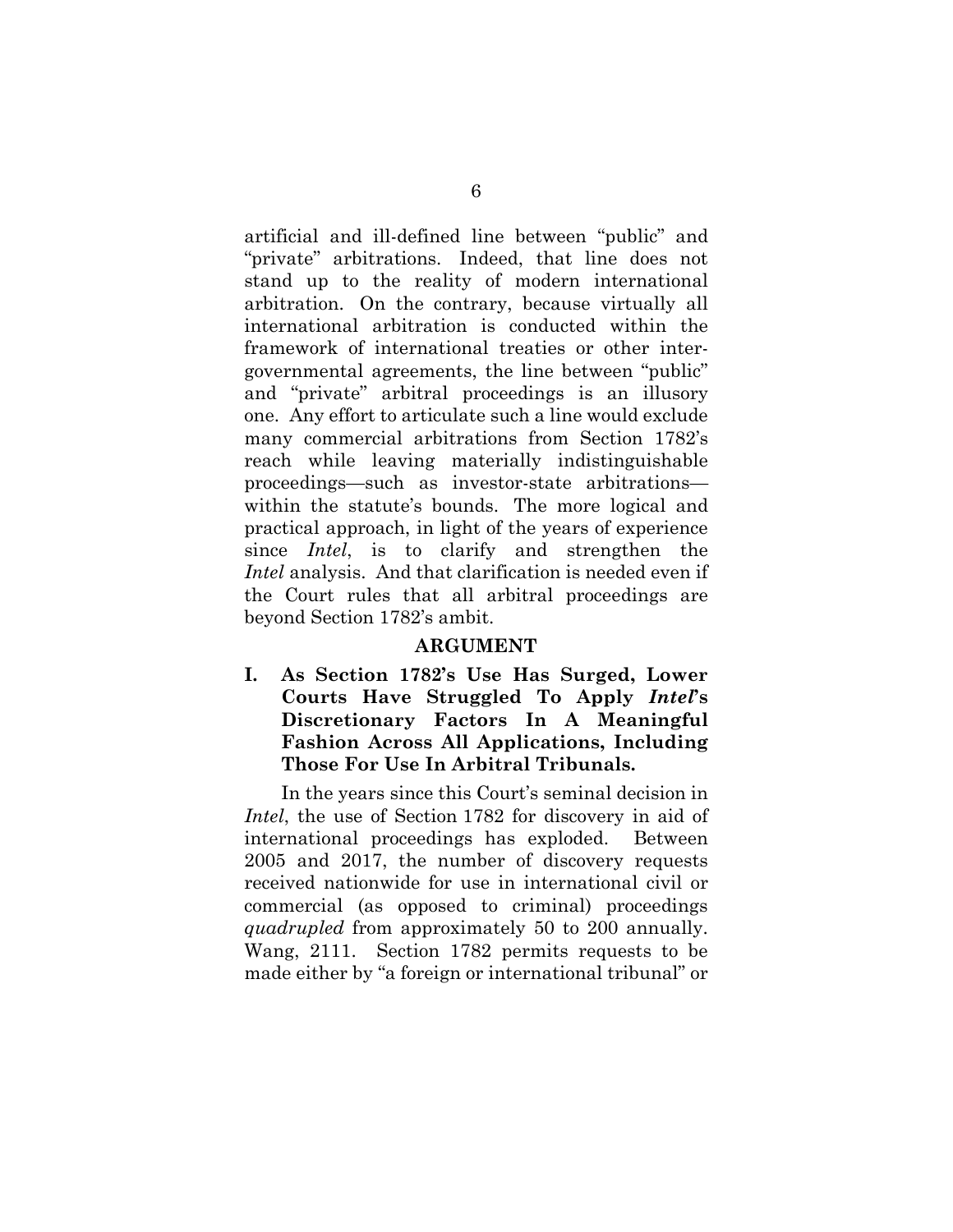by "any interested person." The latter group—a class overwhelmingly consisting of parties to the proceeding, but also including other persons with participation rights in the proceeding, *Intel*, 542 U.S. at 256-57—has experienced a significant surge.[3](#page-15-0) Wang, 2113. The lower courts have struggled immensely to apply the *Intel* factors in response to such party requests. The struggle is the same across all Section 1782 applications, including those for use in arbitral tribunals, which constitute approximately a tenth of all party requests.[4](#page-15-1) Wang, 2115. This case therefore presents an opportunity to refine and clarify the *Intel* factors' application in *all* contexts.

## **A. Practical Experience Has Shown That The Lower Courts Have Struggled To Conduct The Analysis Required By** *Intel***.**

As the use of Section 1782 has expanded, the number of requests originating from parties now exceeds the number originating from tribunals. Wang, 2113-14. Indeed, party requests have given rise to nearly all appeals of Section 1782 decisions in the past decade, including each of the appellate decisions resulting in the circuit split on international

<span id="page-15-0"></span><sup>3</sup> Fewer than 1% of requests come from "interested persons" who are not parties to the underlying proceedings. Wang, at 2113. Accordingly, this brief focuses on requests by "interested person[s]" who are parties to the underlying proceedings, or "party requests" for short.

<span id="page-15-1"></span><sup>4</sup> Approximately 9.9% of part requests are for use in commercial arbitrations and approximately 2.5% are for use in investor-state arbitrations. Wang, at 2115.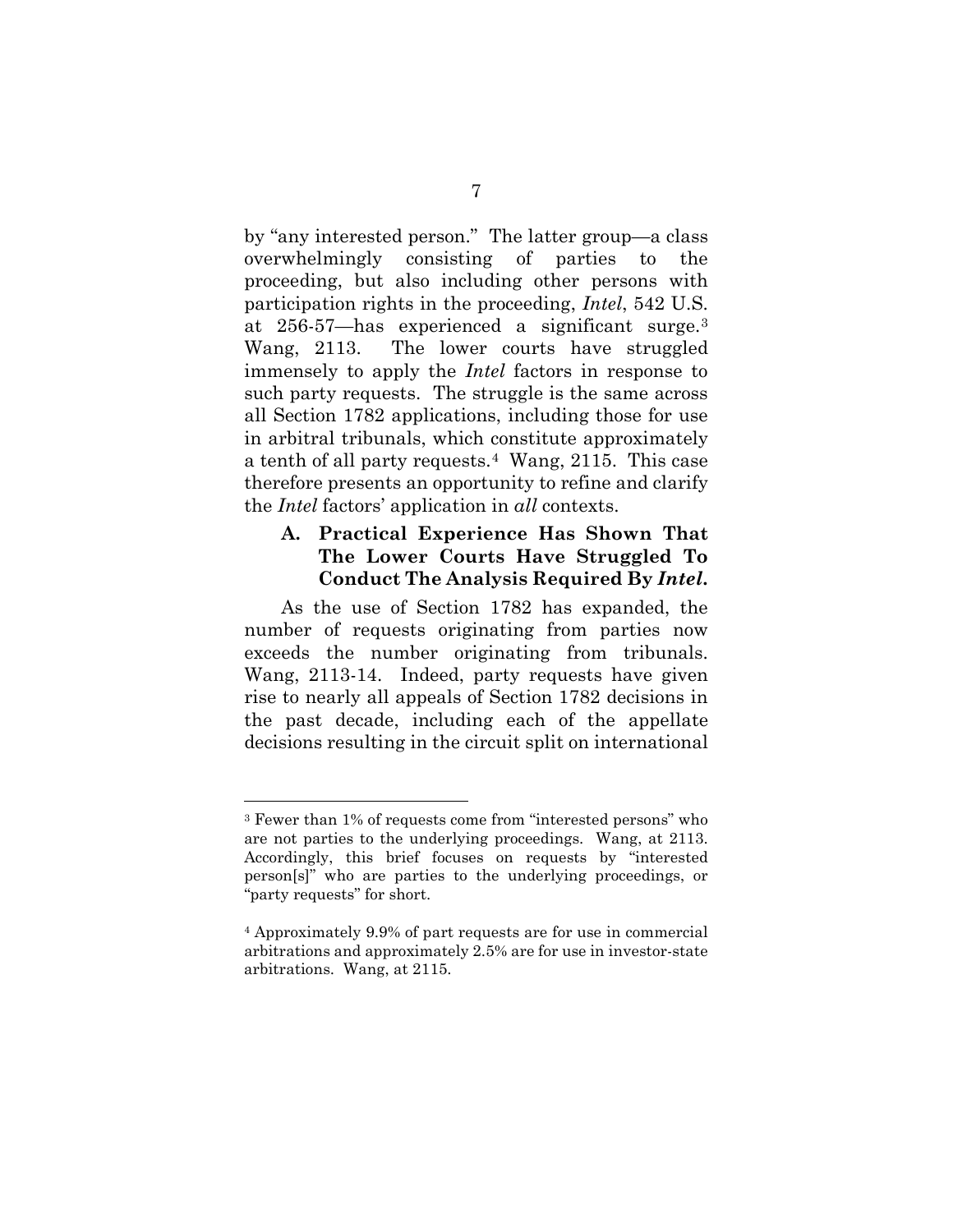commercial arbitrations,[5](#page-16-0) as well as each of the appellate decisions giving rise to the consensus on investor-state arbitrations.[6](#page-16-1) And nearly all requests linked to international commercial arbitrations and investor-state arbitrations come from parties. Wang, 2169.

Yet, party requests pose unique difficulties for the lower courts that are tasked with applying the factors set forth in *Intel*. Structurally, requests from tribunals tend to be straightforward and homogenous. Almost all tribunal requests seek discovery for use in a single pending litigation before a foreign court, and more often than not that litigation concerns a family law matter. Wang, 2115, 2109. Moreover, when a request comes from a tribunal itself, it is self-evident that the international tribunal is receptive to U.S. discovery assistance, even where the tribunal's own discovery rules differ from those in the Federal Rules of Civil Procedure. Accordingly, virtually all tribunal

<span id="page-16-0"></span><sup>5</sup> *See, e.g.*, *Servotronics, Inc. v. Rolls-Royce PLC*, 975 F.3d 689 (7th Cir. 2020), *cert. granted*, 141 S. Ct. 1684 (2021), and *cert. dismissed*, 142 S. Ct. 54 (2021); *In Re Guo,* 965 F.3d 96 (2d Cir. 2020), *as amended* (July 9, 2020); *Grupo Mexico SAB de CV v. SAS Asset Recovery, Ltd.*, 821 F.3d 573 (5th Cir. 2016); *Suzlon Energy Ltd v. Microsoft Corp.*, 671 F.3d 726 (9th Cir. 2011).

<span id="page-16-1"></span><sup>6</sup> *See, e.g.*, *Fund for Prot. of Inv. Rts. in Foreign States Pursuant to 28 U.S.C. § 1782 for Ord. Granting Leave to Obtain Discovery for use in Foreign Proceeding v. AlixPartners, LLP*, 5 F.4th 216 (2d Cir. 2021), *cert. granted sub nom. AlixPartners, LLP v. The Fund for Prot. of Investors' Rts. in Foreign States*, 142 S. Ct. 638 (2021); *Republic of Ecuador v. For Issuance of a Subpoena Under 28 U.S.C. Sec. 1782(a)*, 735 F.3d 1179 (10th Cir. 2013); *In re Chevron Corp.*, 633 F.3d 153 (3d Cir. 2011).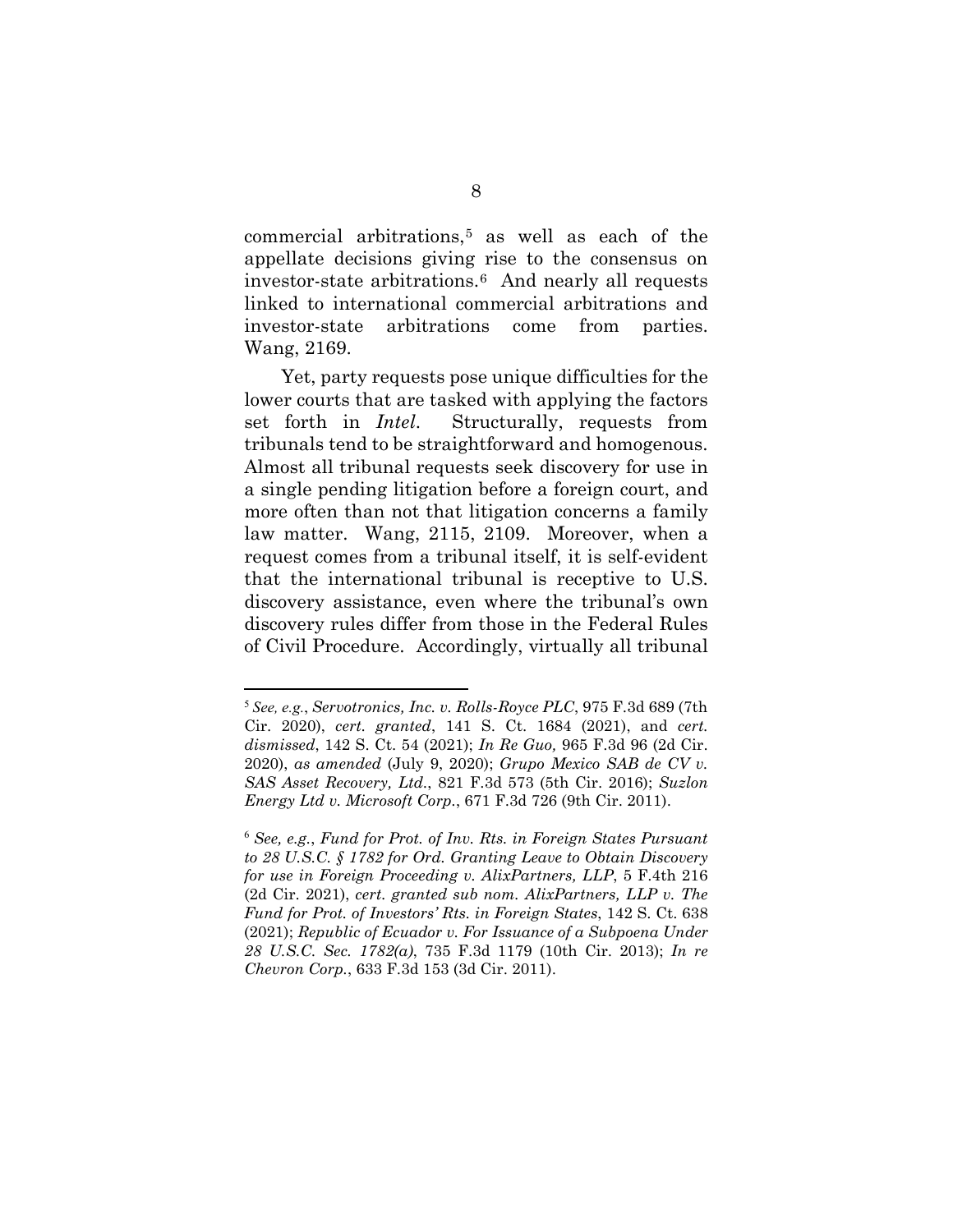requests are granted—approximately 99% in 2015. Wang, 2122. And rightfully so.

By contrast, party requests derive from a variety of different claims, in differing procedural postures, within divergent types of international proceedings. As a result, it is typically much less clear whether the international tribunal is receptive to U.S. discovery assistance when a request comes from a party. In some circumstances, party requests raise the specter that a party might arbitrage different systems of discovery to obtain evidence using Section 1782 that is neither needed nor wanted by the tribunal with jurisdiction over the dispute. That is because "[d]iscovery in the federal court system is far broader than in most (maybe all) foreign countries." *Heraeus Kulzer, GmbH v. Biomet, Inc.*, 633 F.3d 591, 594 (7th Cir. 2011). The same applies with even greater force in the arbitral context. *See National Broadcasting Company, Inc. v. Bear Stearns & Co., Inc.*, 165 F.3d 184, 191 (2d Cir. 1999) ("Few, if any, non-American tribunals of any kind, including arbitration panels created by private parties, provide for the kind of discovery that is commonplace in our federal courts.").

The complexities inherent in party requests often make it difficult for lower courts to conduct the analysis this Court articulated in *Intel*. As the Court is aware, it identified the following factors to guide lower courts' consideration of Section 1782 requests:

• Whether the requested evidence is "unobtainable absent § 1782(a) aid," which is likely when the target from whom discovery is sought is a "nonparticipant[] in the foreign proceeding [and] may be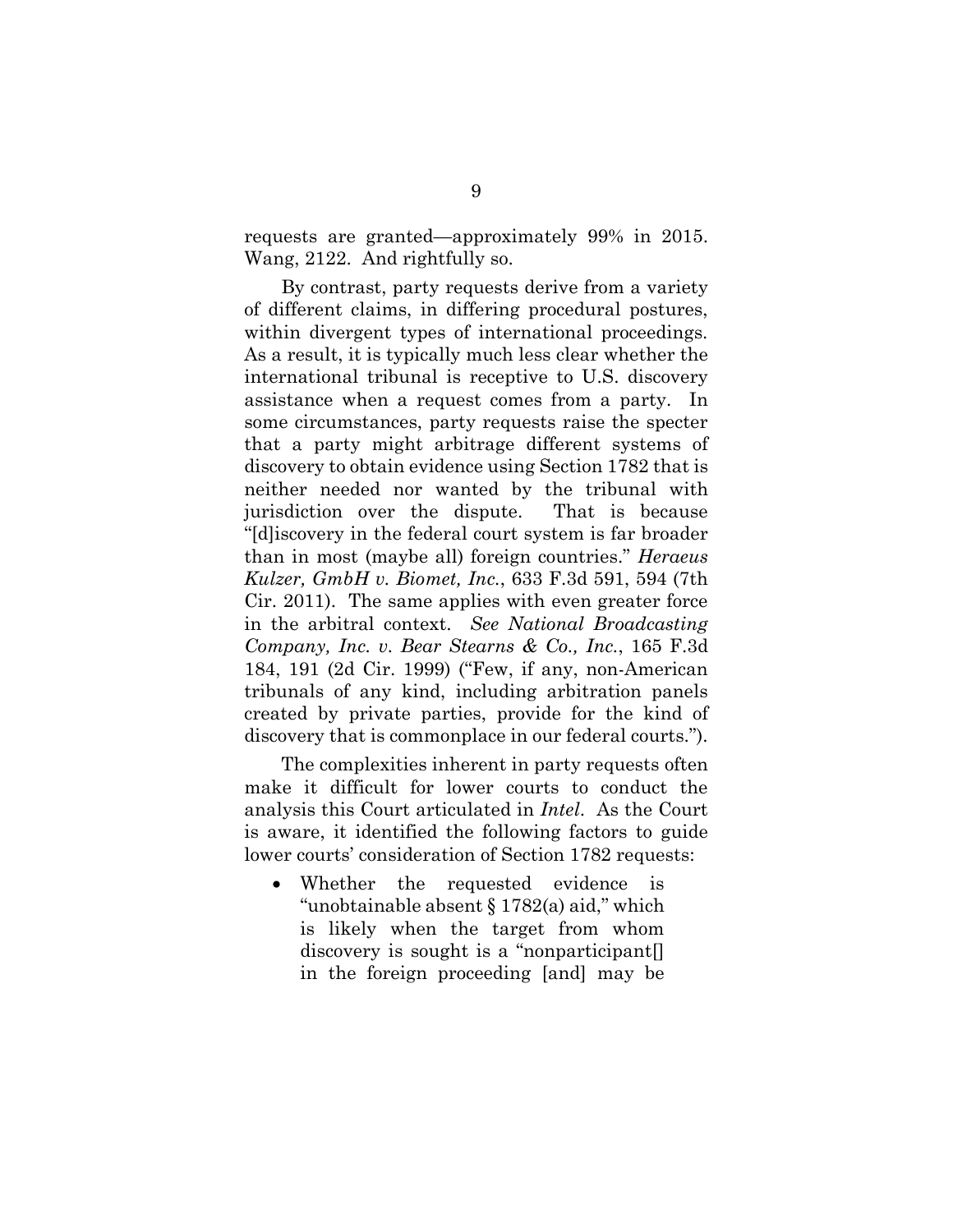outside the foreign tribunal's jurisdictional reach";

- "[T]he nature of the foreign tribunal, the character of the proceedings underway abroad, and the receptivity of the foreign government or the court or agency abroad to U.S. federal-court judicial assistance";
- Whether the request "conceals an attempt" to circumvent foreign proof-gathering restrictions or other policies of a foreign country or the United States"; and
- Whether the discovery requested is "unduly intrusive or burdensome," in which case the request may be rejected or trimmed.

#### 542 U.S. at 264-65 (citation omitted).

In the context of party requests, the lower courts often have little to no information other than what the applicant states in its request. And under current practice, it is unclear who should be informed or have participation rights when a district court receives a request from a party. In fact, Section 1782 requests are often considered and granted on an *ex parte* basis, without prior notice to the other parties to the international proceeding, the tribunal in which the evidence is to be used, or the target of the discovery request. *See, e.g.*, *Gushlak v. Gushlak*, 486 F. App'x 215, 217 (2d Cir. 2012) (stating that "it is neither uncommon nor improper for district courts to grant applications made pursuant to § 1782 *ex parte*" and listing several examples); Order, *Elkind v. CCBill, LLC*, No. 2:14-mc-00030, \*1 (D. Ariz. May 9, 2014) (granting *ex parte* request).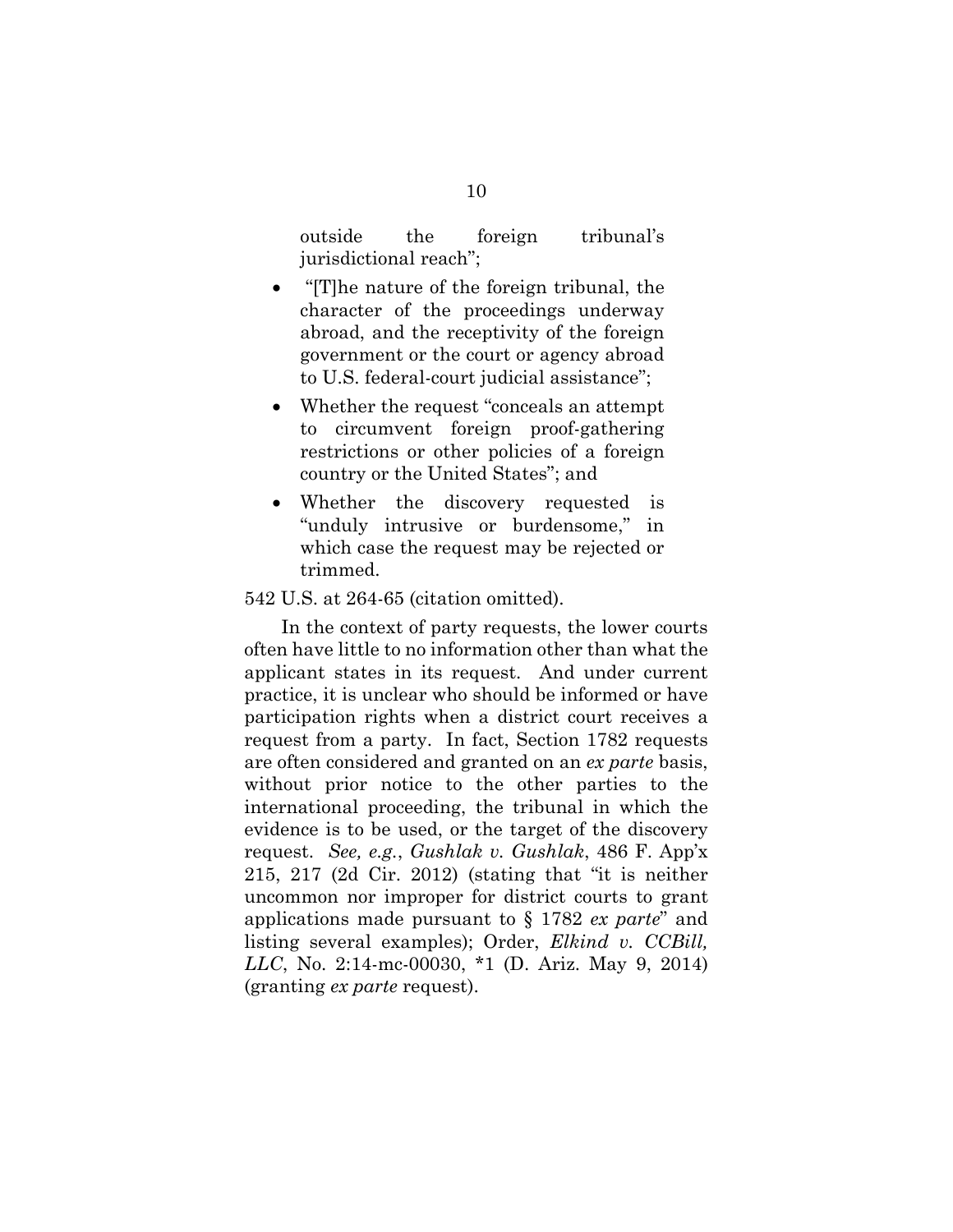While the target of the discovery request has an opportunity to challenge it after the request is granted and the subpoena is served, in nearly 90% of requests, the target is a nonparty who may have no information about the dispute, the proceeding, or the tribunal at issue, and therefore little ability to contest the request under the *Intel* factors. Wang, at 2111. Moreover, nearly a third of party requests are for simultaneous use before multiple proceedings worldwide. Wang, 2115. Lower courts typically require only one of those proceedings to satisfy the *Intel* factors. And approximately 16% of party requests are for use in proceedings that are merely contemplated and have not been filed at all. Wang, 2115. If that unfiled proceeding is an arbitration, as it is in *ZF Automotive US, Inc. v. Luxshare, Ltd.*, then no tribunal yet exists, further reducing the information available about the tribunal and further narrowing the avenues for challenging the request. Each of these scenarios complicates application of the *Intel* factors and causes confusion among lower courts.

Making matters worse, it is currently unclear where the burden of proof lies for the *Intel* factors. Some courts place the burden on the applicant. *See, e.g.*, *In re Babcock Borsig AG*, 583 F. Supp. 2d 233, 241 (D. Mass. 2008). Others place the burden on the target resisting discovery. *See, e.g.*, *In re Chevron Corp*., 633 F.3d 153, 162 (3d Cir. 2011). When the burden is placed on a nonparty target with no relevant information, it is particularly difficult for the court to conduct a full *Intel* analysis.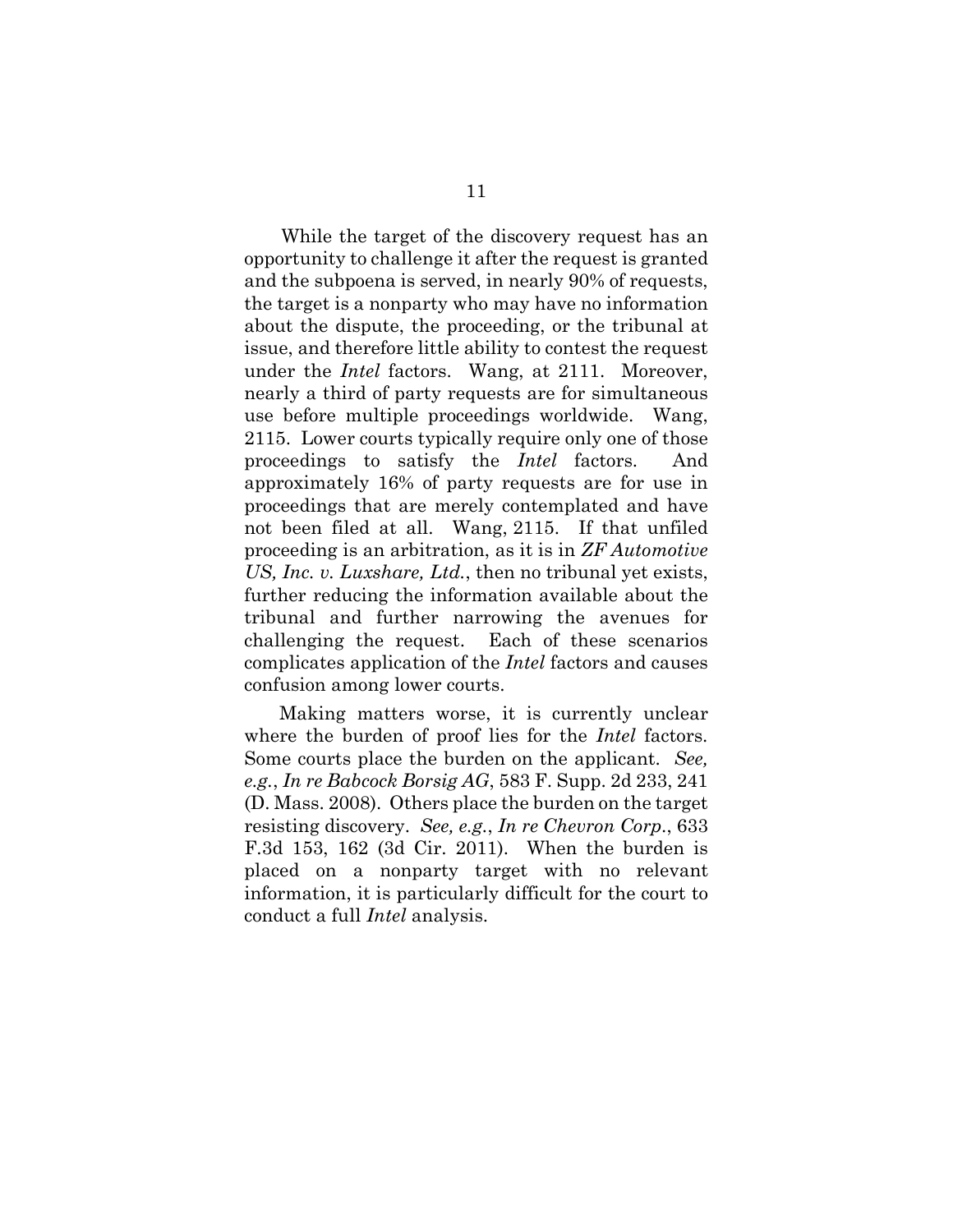## **B. These Practical Difficulties Have Led Some Lower Courts To Dilute The** *Intel* **Factors.**

The result of these practical difficulties is that the *Intel* factors often do not currently function how this Court originally envisioned that they would. In particular, the factors have ceased to serve as effective gatekeepers for party requests where the international tribunal is not receptive to discovery assistance in the United States—in large part because lower courts are often left in the dark as to that critical factor. Intended to guide lower courts in deciding between permissible and impermissible discovery requests, the *Intel* factors now lead almost inexorably to decisions granting Section 1782 applications. Unsurprisingly, applications are granted at astonishingly high rates: 91.9% overall and 86.6% for requests from parties. Wang, 2121. Rather than permit that dysfunction to persist, this Court should take this opportunity to clarify and refine how the factors are intended to function and how lower courts should apply them to achieve that purpose.

The two *Intel* factors concerning an international tribunal's receptivity and the circumvention of proofgathering restrictions are often considered in tandem. And they are central to ensuring that the statute serves the goal of "assist[ing] foreign tribunals in obtaining relevant information that the tribunals may find useful." *Intel*, at 262. District courts often have no ability to consider these factors in a meaningful way due to information omitted from the applicant's request that can be difficult to ascertain under the current regime. For instance, lower courts have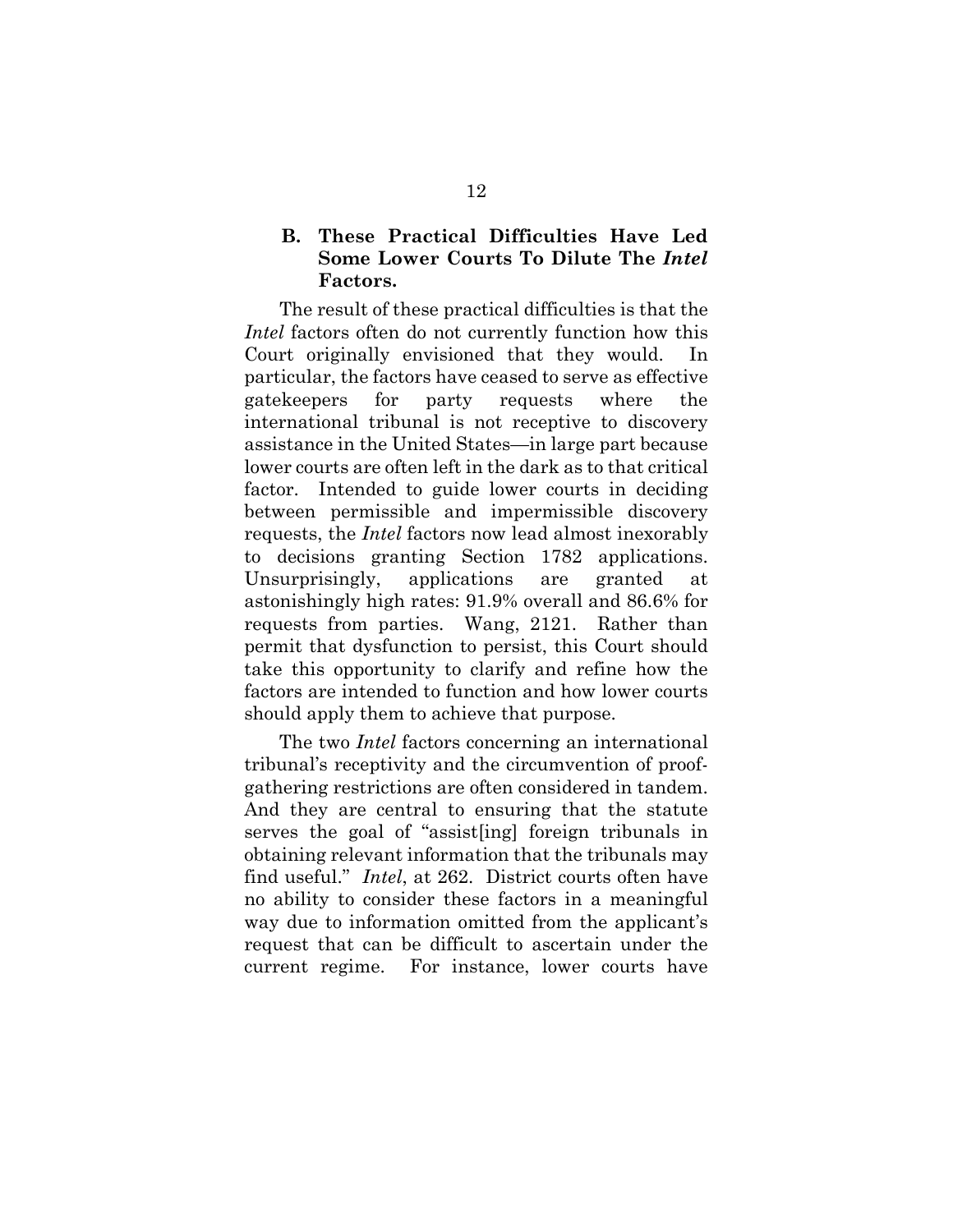struggled to ascertain whether the requested discovery is relevant to the dispute,[7](#page-21-0) the scope of discovery permitted in the proceeding at issue,<sup>[8](#page-21-1)</sup> and whether a similar discovery request has already been denied by the international court or tribunal.[9](#page-21-2) Some district courts avoid the question by shifting the burden of proof to the target of the Section 1782 request, requiring the target to provide "authoritative proof" that the international tribunal is *not* receptive to U.S. federal district court assistance. *See, e.g.*, *In re Chevron Corp*., 633 F.3d 153, 162 (3d Cir. 2011); *Euromepa S.A. v. R. Esmerian, Inc.*, 51 F.3d 1095, 1100 (2d Cir. 1995); *In re MTS Bank*, No. 17-21545, 2017 WL 3155362, \*6 (S.D. Fla. July 25, 2017). Especially where the target is not a party to the international proceeding, or when the proceeding has yet to be filed, meeting this burden is nearly impossible. And lower courts are now conflicted, both between and within circuits, on who bears the burden as to the receptivity factor. *See, e.g.*, *In re Schlich*, 893 F.3d 40, 49 (1st Cir. 2018) (noting that "[t]he Supreme Court has not established the appropriate burden of proof, if any, for any of the discretionary factors, or the legal standard required to meet that burden" and placing the burden on neither party); *In re Babcock Borsig AG*, 583 F. Supp. 2d 233, 241 (D. Mass. 2008) (placing the burden on the proponent of discovery); *In re Clerici*, 481 F.3d 1324, 1335 (11th Cir. 2007)

<span id="page-21-0"></span><sup>7</sup> *See* Order, *In re Application of Raoul Malak*, No. 2:14-mc-00089, \*4 (D. Ariz. filed Feb 17, 2015) (Malak Application Order).

<span id="page-21-1"></span><sup>8</sup> *See Marubeni America Corp. v. LBA Y.K.*, 335 F. App'x 95, 97- 98 (2d Cir. 2009).

<span id="page-21-2"></span><sup>9</sup> *See In re Chevron*, 633 F.3d at 162–63.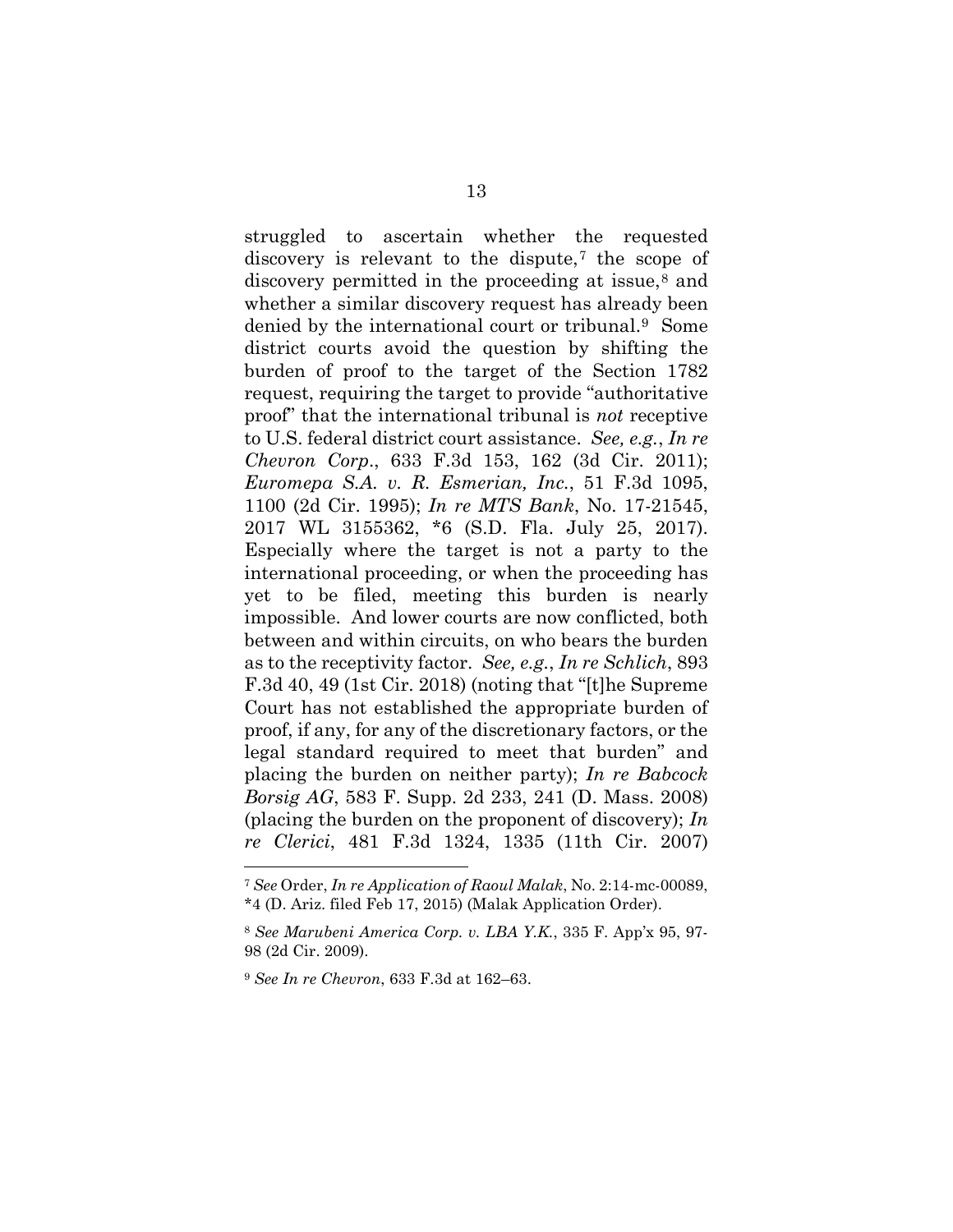(placing the burden on neither party). It is thus imperative that this Court provide clarity on this issue.

District courts have also adopted other analytical shortcuts that find no support in this Court's *Intel* decision. For requests seeking discovery for use in multiple proceedings, lower courts simplify the analysis by requiring only one of the proceedings to fulfill the statutory requirements and the *Intel* factors. This shortcut is most vividly illustrated by two Eleventh Circuit decisions on a party request seeking discovery for use in a pending international commercial arbitration as well as in contemplated foreign civil and criminal suits. *Consorcio Ecuatoriano de Telecomunicaciones S.A. v. JAS Forwarding (USA), Inc.*, 685 F.3d 987 (11th Cir. 2012), *vacated and superseded*, 747 F.3d 1262 (11th Cir. 2014). In the 2012 decision, the court granted the request, holding that the arbitral tribunal at issue is a "foreign or international tribunal" under Section 1782 while declining to examine whether the contemplated suits are within the statute's purview. 685 F.3d at 994 ("Because we now hold that the pending arbitration proceeding is a 'proceeding in a foreign or international tribunal,' 28 U.S.C. § 1782(a), we have no occasion to address the second theory [based on the contemplated suits]."). Two years later, the court *sua sponte* vacated that decision and issued a nearly identical opinion granting the same request based on the contemplated suits while disregarding the arbitral tribunal. 747 F.3d at 1270 ("Because we agree that a proceeding exists under the former theory [based on the contemplated suits], we need not address the latter [theory based on the pending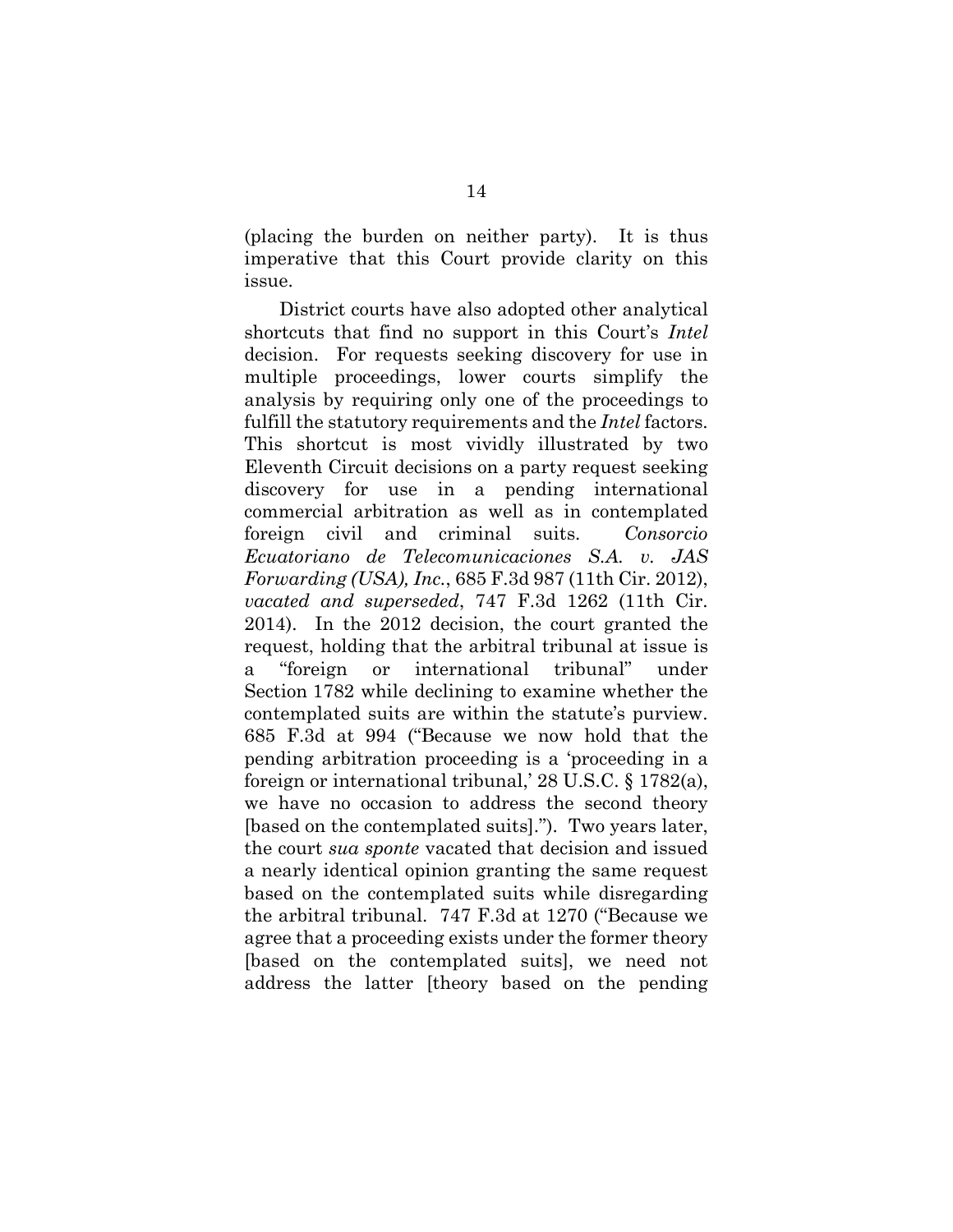arbitration proceeding]."). This simplification allows an applicant to piggyback any number of proceedings that do not fulfill Section 1782's statutory requirements or the *Intel* factors on one proceeding that does fulfill them. Doing so undermines Section 1782's goal of assisting foreign tribunals with respect to those other proceedings.

Another shortcut some courts take is to infer receptivity from prior federal court decisions concerning a court or tribunal in the same jurisdiction without examining how the prior federal court arrived at the decision or whether one tribunal's putative receptivity can be imputed to another tribunal presiding over a separate proceeding. *See, e.g.*, Order Granting Ex Parte Application for Order to Obtain Discovery for Use in Foreign Proceedings, *In re Ex Parte Application of ANZ Commodity Trading Party Ltd*., No. 4:17-mc-80070, \*6 (N.D. Cal. filed Aug. 4, 2017). Over time, this particular shortcut has a troubling one-way-ratchet effect: as the number of cases granting Section 1782 applications accumulate, it becomes easier for district courts to grant new requests based on old ones, even if the old requests were incorrectly decided.

Courts have likewise adopted inaccurate shortcuts to assess whether the requested evidence is attainable in the absence of Section 1782 assistance. For instance, some courts merely ask whether the discovery target is a nonparty, assuming that the nonparty status of the target means that the sought-after evidence is unattainable without Section 1782. *See, e.g.*, Omnibus Report and Recommendations on Motions to Intervene, Vacate,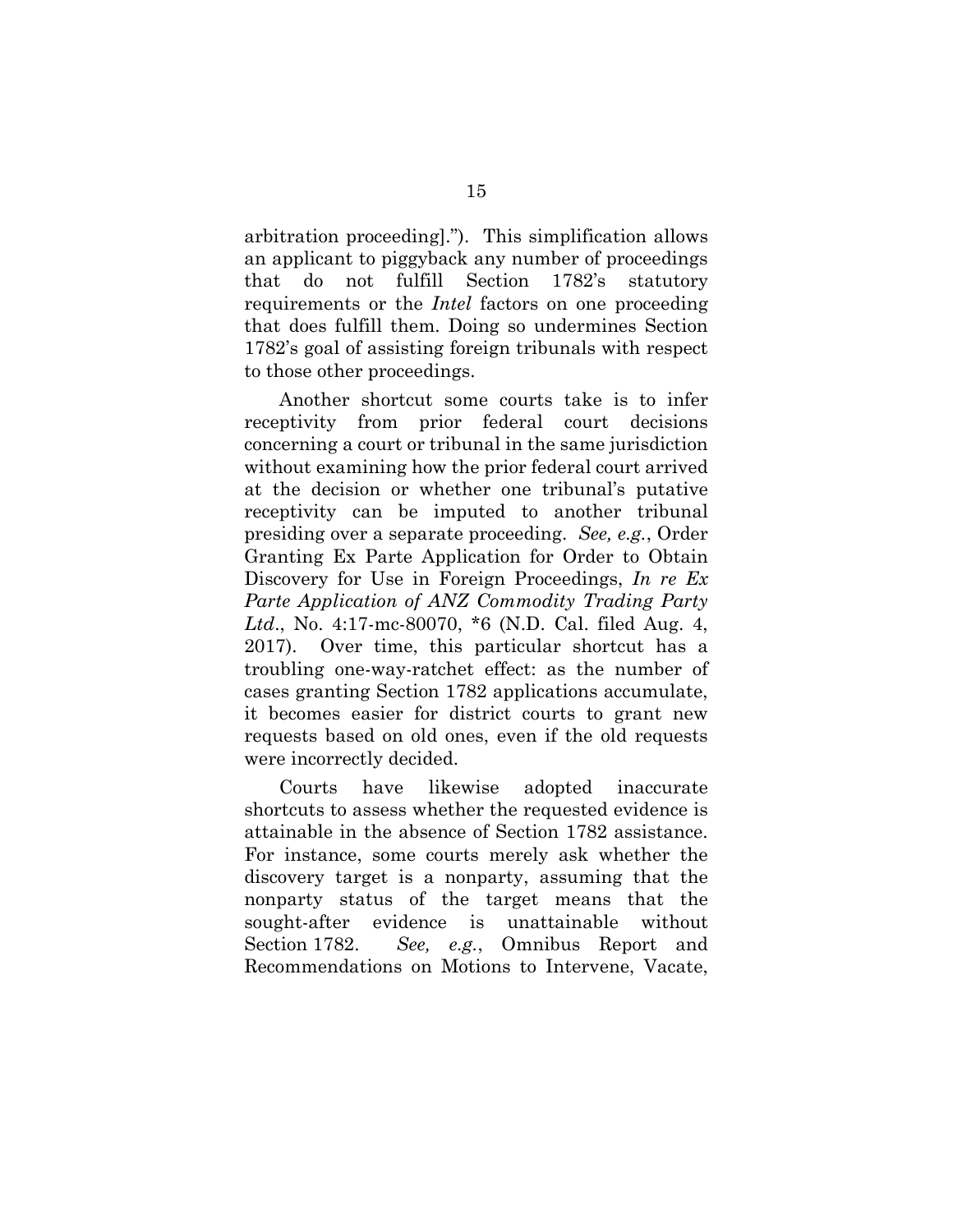Quash Subpoenas, and for Protective Order, *In re Application of H.M.B. Limited Pursuant to 28 USC 1782 to Conduct Discovery for Use in Foreign Proceedings*, No. 1:17-cv-21459, \*17 (S.D. Fla. filed July 2, 2018). Taking advantage of that doctrinal shortcut, many discovery requests strategically target a nonparty although the same evidence is *also* held by the opposing party in the international proceeding and is potentially discoverable through the procedures applicable in that proceeding—or not discoverable because the tribunal is not receptive to Section 1782 assistance.

These strategically chosen nonparties include American corporate affiliates of the opposing party and American law firms that received the requested evidence for the purpose of representing the opposing party in U.S. proceedings. *See, e.g.*, *Kiobel by Samkalden v. Cravath, Swaine & Moore LLP*, 895 F.3d 238, 241 (2d Cir. 2018), *cert. denied*, 139 S. Ct. 852 (2019) (seeking evidence that was sent to an American law firm "solely . . . for the purpose of American litigation") (citation omitted); *Bravo Express Corp v. Total Petrochemicals & Refining USA, Inc.*, 613 F. App'x 319, 320–21 (5th Cir. 2015) (seeking discovery from U.S. targets that had a corporate relationship and joint business operations with the entities that were party to the underlying proceeding); *Application for an Order Directing ASML US, Inc. to Respond to Requests for Documents Pursuant to 28 U.S.C. § 1782 For Use in Foreign Proceedings*, No. 1:17-mc-00142, \*8 (S.D.N.Y. Apr. 26, 2017) (seeking discovery from the wholly owned subsidiary of the opposing party in the foreign proceeding). The target's nonparty status is thus not enough to conclude that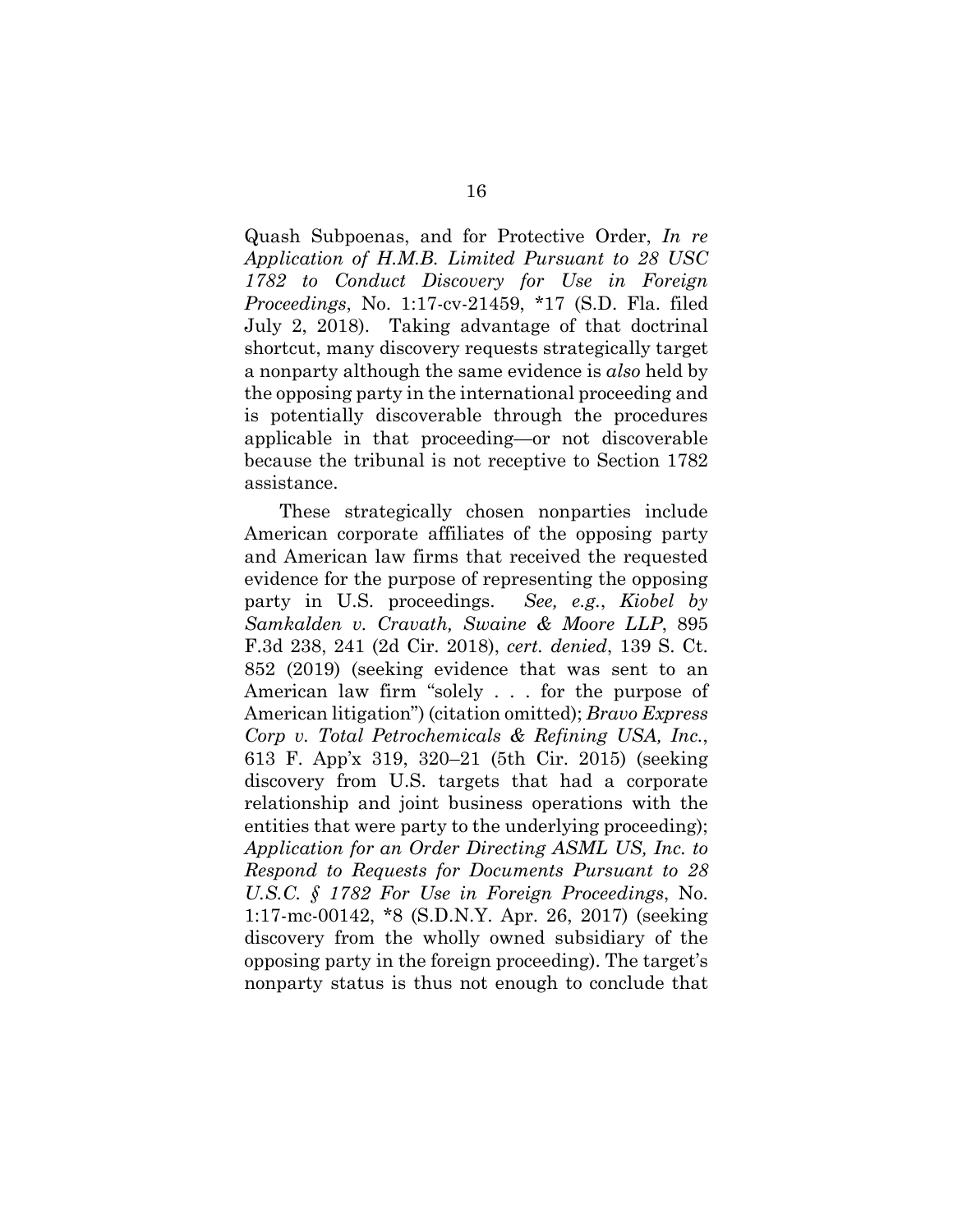the international tribunal cannot obtain the requested evidence absent Section 1782.[10](#page-25-0)

Many of these practical difficulties are on display in *ZF Automotive US*. The district court's order upholding, on abuse of discretion review, the magistrate judge's decision to largely grant Luxshare's application noted that each of *Intel*'s first three factors point in different directions. No. 2:20 mc-51245, 2021 WL 2705477, at \*3-6 (E.D. Mich. July 1, 2021). As to the first factor asking whether the discovery is sought from a nonparticipant in the foreign proceeding, Luxshare seeks discovery from both nonparticipants and the intended participant in the contemplated arbitration, but the district court did not find that point dispositive. As to the second factor asking whether the yet to be constituted tribunal would be receptive to U.S. discovery assistance, the district court acknowledged that courts are split on which party bears the burden but found it convincing that ZF Automotive offered "no definitive proof" that the future tribunal would *not* be receptive. And as to the third factor asking whether the request is an attempt to circumvent the tribunal's proof-gathering restrictions, the district court again acknowledged that lower courts are divided but found it sufficient that the tribunal neither expressly permits nor

<span id="page-25-0"></span><sup>10</sup> In addition, *Intel* instructed that "unduly intrusive or burdensome requests may be rejected or trimmed." 542 U.S. at 265 (citations omitted). This factor, too, has been weakened over time. Since *Intel*, courts have held that it is preferable to modify a request rather than deny it altogether. *See, e.g.*, *Bravo Express Corp v. Total Petrochemicals & Refining USA, Inc.*, 613 F. App'x 319, 325 (5th Cir. 2015).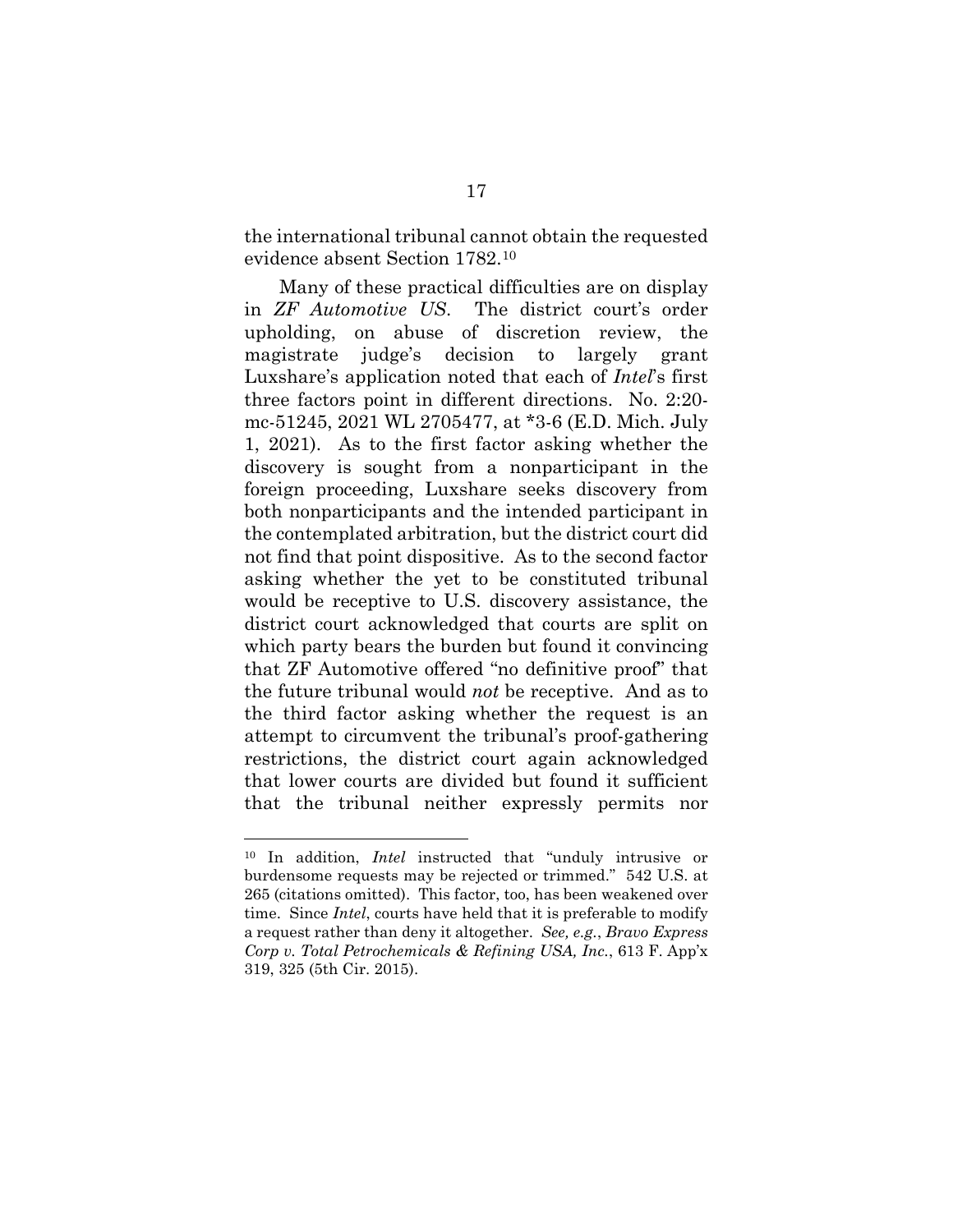expressly prohibits Section 1782 discovery. Given lower courts' dilution of the *Intel* factors, it is now exceedingly rare for requests to be denied.

## **II. The Court Should Clarify The** *Intel* **Factors And Strengthen The Procedure For Evaluating Section 1782 Requests.**

The Court should take this opportunity to resolve the practical difficulties currently plaguing the lower courts' application of the *Intel* factors. Indeed, in *Intel* itself, this Court noted that it might later revisit the factors it articulated following "further experience with § 1782(a) applications in the lower courts." *Intel*, 542 U.S. at 265. That is precisely what *amicus*' detailed scholarly research and analysis now provides: evidence from over a decade's worth of lower court experience showing widespread confusion and an urgent need to refine and clarify *Intel*'s discretionary factors. If the *Intel* factors are to play the critical gatekeeping role that this Court envisioned, they require more active participation from international tribunals and opposing parties, as well as appropriately placed burdens of proof. And this case is a perfect opportunity to provide that necessary clarity to the lower courts—one that is unlikely to arise again soon due to the deferential standard with which lower court decisions are reviewed and the tendency for Section 1782 litigation to become moot before it reaches the Court. The Court should thus provide that necessary guidance in this case.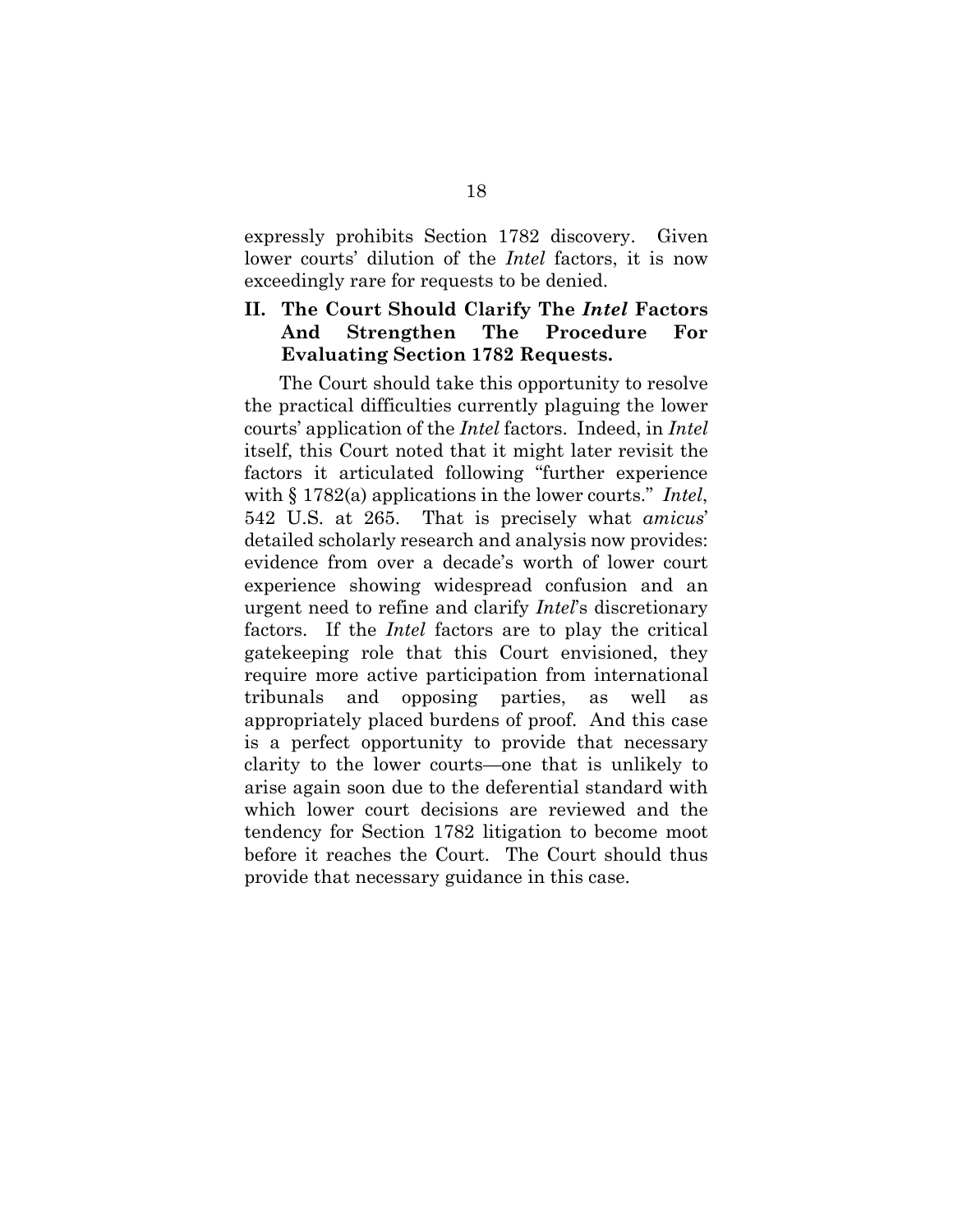## **A. This Court Should Require Applicants To Provide Notice To All Parties And All Tribunals Where Discovery Would Be Used.**

The core problems distorting lower courts' application of the *Intel* factors stem from the fact that the most relevant actors—the parties to the international proceeding and the tribunal itself—are often absent from Section 1782 proceedings. As a result, the key questions at the heart of the *Intel* factors are often unanswerable. And the solution is remarkably simple: This Court should clarify that Section 1782 applicants must timely serve the target of discovery, all parties to the proceedings for which the evidence is to be used, and all tribunals before which the evidence is to be used.

In fact, a number of lower courts have already recognized the critical value that notice can provide. Although, under current practice, Section 1782 applications are often made and granted *ex parte*, there is an emerging practice of lower courts requiring notice. In a handful of cases, district courts have ordered applicants to notify the target of the discovery request,[11](#page-27-0) the adversary against whom the evidence is

<span id="page-27-0"></span><sup>11</sup> *See, e.g.*, Order, *In re Application of Halliburton SAS*, No. 1:14 mc-00004, \*2 (E.D. Va. filed Feb 4, 2014) ("Halliburton Application Order"); *In re Ex Parte Application of Apple, Inc, Apple Retail Germany GmBh, and Apple Sales International*, No. 3:12-cv00179, \*1 (S.D. Cal. filed Feb 1, 2012) ("Apple Application Order"); Order to Show Cause Why this Court Should Not Grant Ecuadorean Plaintiffs' Ex Parte Application for Expedited Service and Enforcement of Subpoenas to Conduct Discovery for Use in Foreign Proceeding Pursuant to 28 U.S.C. § 1782, *In re Application of Daniel Carlos Lusitand Yaiguaje*, No. 3:11-mc-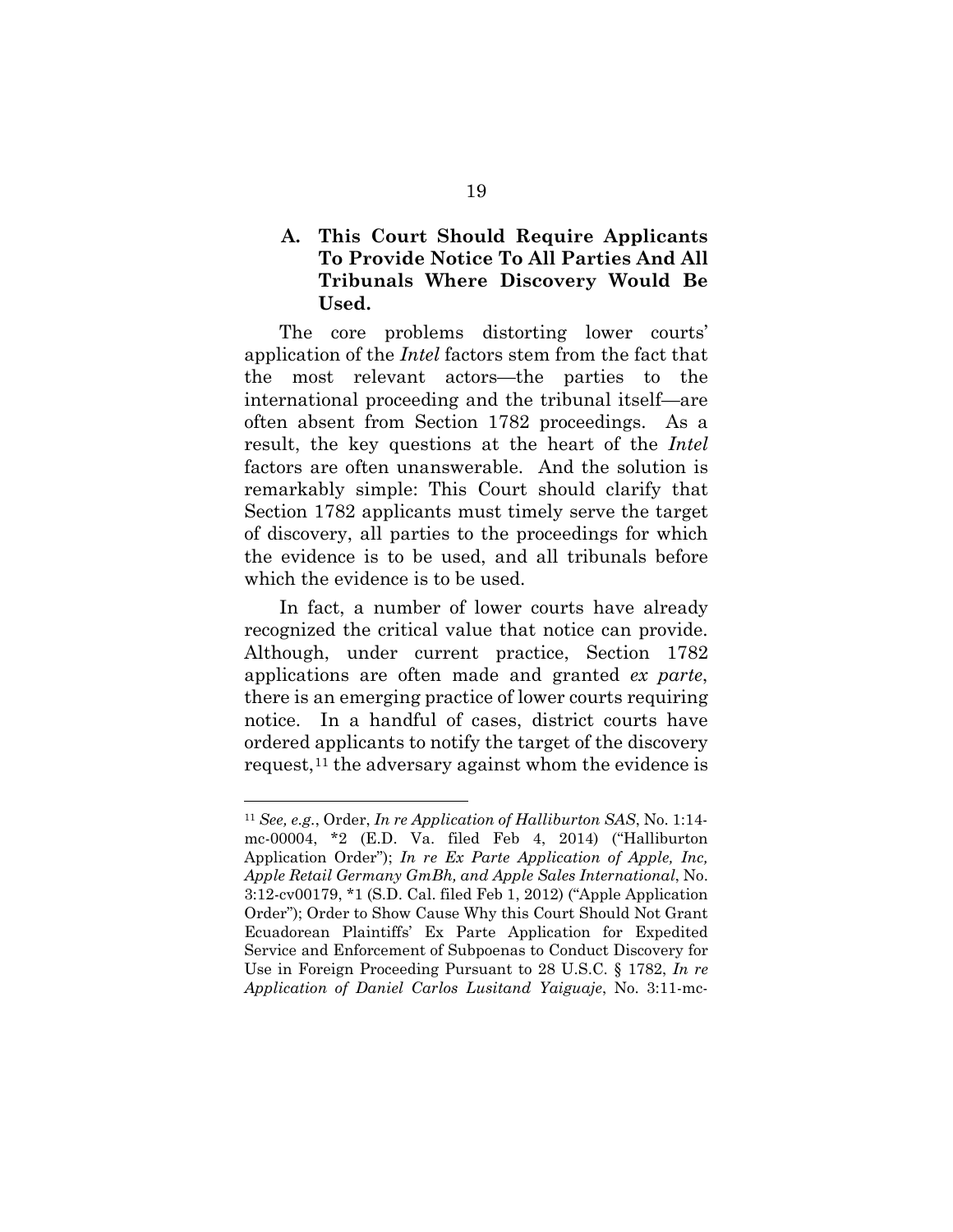to be used,<sup>[12](#page-28-0)</sup> and the international tribunal itself.<sup>[13](#page-28-1)</sup> The natural result has been that those courts have been able to conduct the actual analysis that this Court set forth in *Intel*—without having to rely on distortive short-cuts or dubious assumptions.

Moreover, requiring Section 1782(a) applicants to provide notice to all parties is consistent with the approach taken in the Federal Rules of Civil Procedure for domestic discovery. In particular, Rule 45(a)(4) mandates that notice and a copy of a nonparty subpoena be served on each party to the dispute before it can be served on a nonparty target, so that other parties have an opportunity to object, to monitor the discovery, and to seek access to the information produced or make additional discovery requests of their own. *See* Fed. R. Civ. P. 45, Notes of the Advisory Committee on Rules—2013 Amendment, Note to Subdivision (a). And Rule 30(b)(1) requires similar notice in the context of nonparty depositions.

There is no reason why this Court cannot require a similar notice process when federal courts are asked to order discovery for use in international proceedings.

<sup>80087, \*2 (</sup>N.D. Cal. filed May 9, 2011) ("Yaiguaje Application Order").

<span id="page-28-0"></span><sup>12</sup> *See, e.g.*, Halliburton Application Order at \*2 (ordering that applicant provide notice to a number of relevant parties); Apple Application Order at \*1 (same); Yaiguaje Application Order at \*2 (same).

<span id="page-28-1"></span><sup>13</sup> *See, e.g.*, Order, *In re Application Pursuant to 28 USC § 1782 of Financial Guaranty Insurance Co v. Lehman Brothers, Inc.*, No. 1:11-mc-00085, \*2 (S.D.N.Y. filed Mar 29, 2011).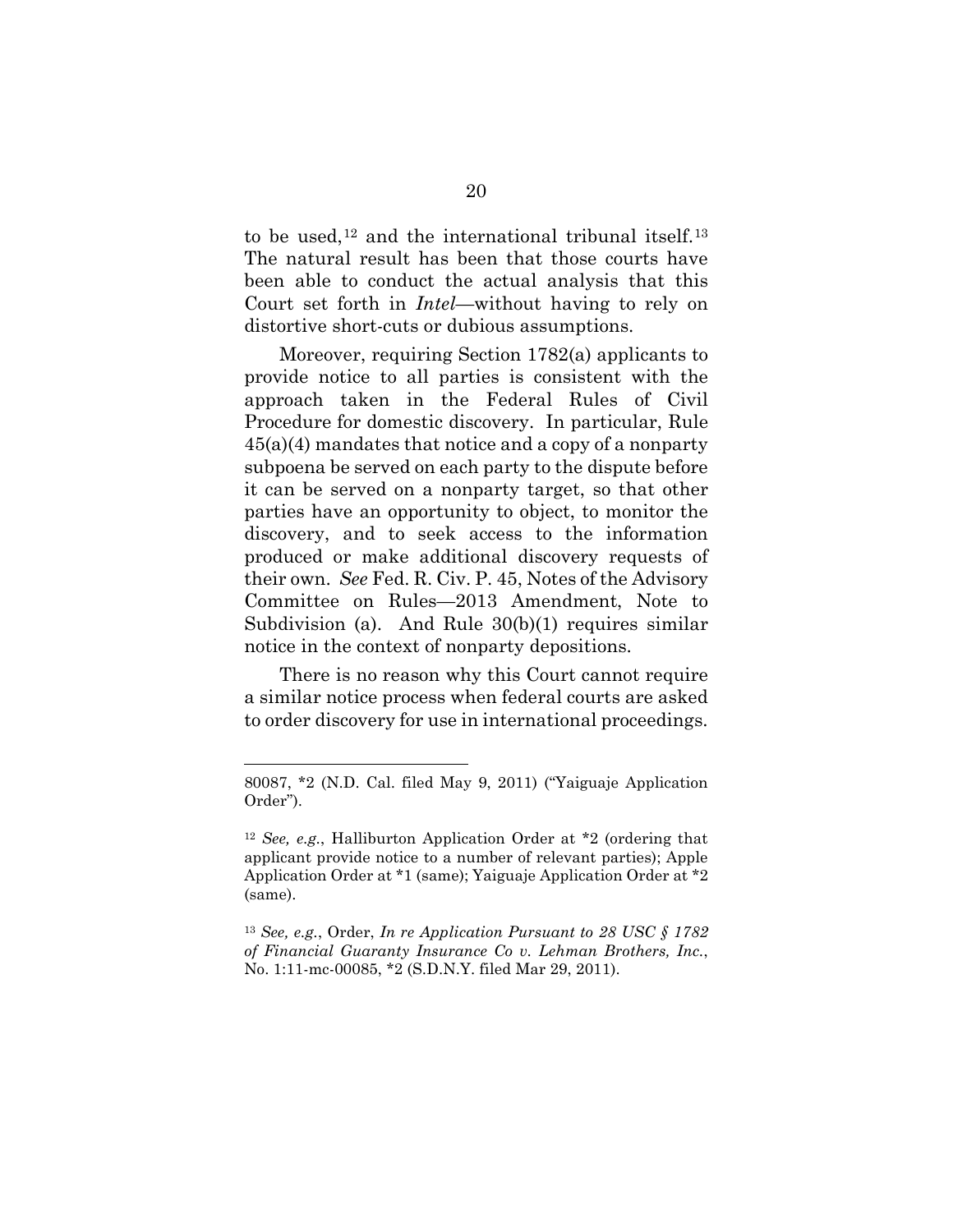Indeed, some lower courts have explicitly relied on Rule 45 in imposing notice requirements in Section 1782 proceedings. *See, e.g.*, *In re Hornbeam Corp*., 722 F. App'x 7, 10-11 (2d Cir. 2018); *see also*  Request to File Under Seal, *In re Application of Lúcia de Araujo Bertolla for an Order Pursuant to 28 USC § 1782 to Obtain Discovery for Use in a Foreign Proceeding*, No. 1:17-mc-00284, \*1 (S.D.N.Y. filed April 25, 2018). Other courts have relied on other similar grounds to impose an analogous requirement. *See, e.g.*, Order by Magistrate Judge Arthur Nakazato, *In re Ex Parte Application of Nokia Corp*., No. 8:13-mc-00010, \*1 (C.D. Cal. filed May 15, 2013); *In re Merck & Co, Inc*., 197 F.R.D. 267, 270–71 (M.D. N.C. 2000). Ultimately, this Court need not directly root a notice requirement in the Federal Rules of Civil Procedure. Rather, the same inherent power the Court possessed to articulate the *Intel* factors necessarily affords it the authority to ensure that those factors are meaningfully and accurately applied.

Experience has shown that such a notice requirement is necessary for the effective operation of the *Intel* factors. In particular, if a federal court is to accurately assess an international tribunal's receptivity to U.S. discovery assistance, it is imperative that the international tribunal is actually *notified* that its views would be helpful. In fact, in the domestic discovery context, the Federal Rules encourage precisely that form of coordination when a second federal judge in a different jurisdiction than where the main litigation is being heard is called on to adjudicate disputes over a nonparty subpoena. The judge tasked with adjudicating the subpoena is encouraged to consult with the judge presiding over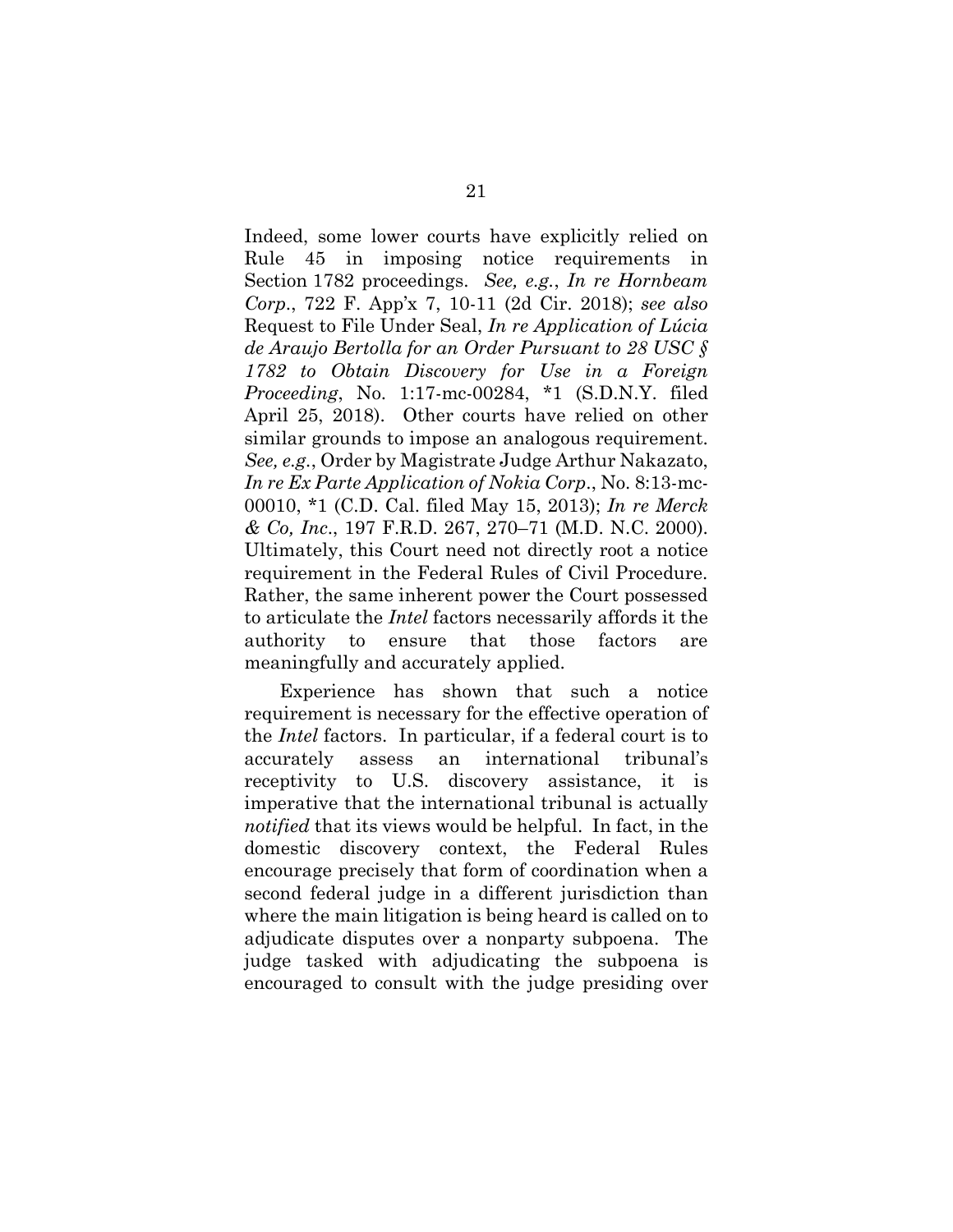the main case, since the latter is more familiar with the underlying dispute. *See* Fed. R. Civ. P. 45, Notes of the Advisory Committee on Rules—2013 Amendment, Note to Subdivision (f). In the domestic context, motions can also be transferred back to the court presiding over the main case so as not to disrupt that court's supervision over the underlying litigation. *See id.* When the tribunal supervising the proceeding is international, such consultation is even more critical because the federal district court adjudicating the Section 1782 request is unfamiliar not only with the underlying case but also with the international tribunal's discovery procedures. And requiring notice to all tribunals where the evidence will be used allows lower court to take them all into account.

The Court should also clarify that, once notified, international tribunals and other affected parties are encouraged to express their views on the Section 1782 request and the *Intel* factors. Surprisingly, lower courts have disagreed on this point. While international tribunals are increasingly participating in Section 1782 proceedings, they have occasionally been precluded from participating. *See, e.g.*, Memorandum and Order, *In re Application of Microsoft Corp*, No. 1:06-mc-10061, \*6 n.4 (D. Mass. filed Apr. 17, 2006). Similarly, district courts have debated whether an adverse party in the international proceeding has standing to participate in a Section 1782 request. *Compare In re Kleimar N.V. v. Benxi Iron and Steel America, Ltd.*, No. 17-cv-01287, 2017 WL 3386115, at \*4 (N.D. Ill. Aug. 7, 2017) ("[T]here is no question that an entity against whom the discovery will be used has standing to challenge an order allowing discovery under § 1782."), *with*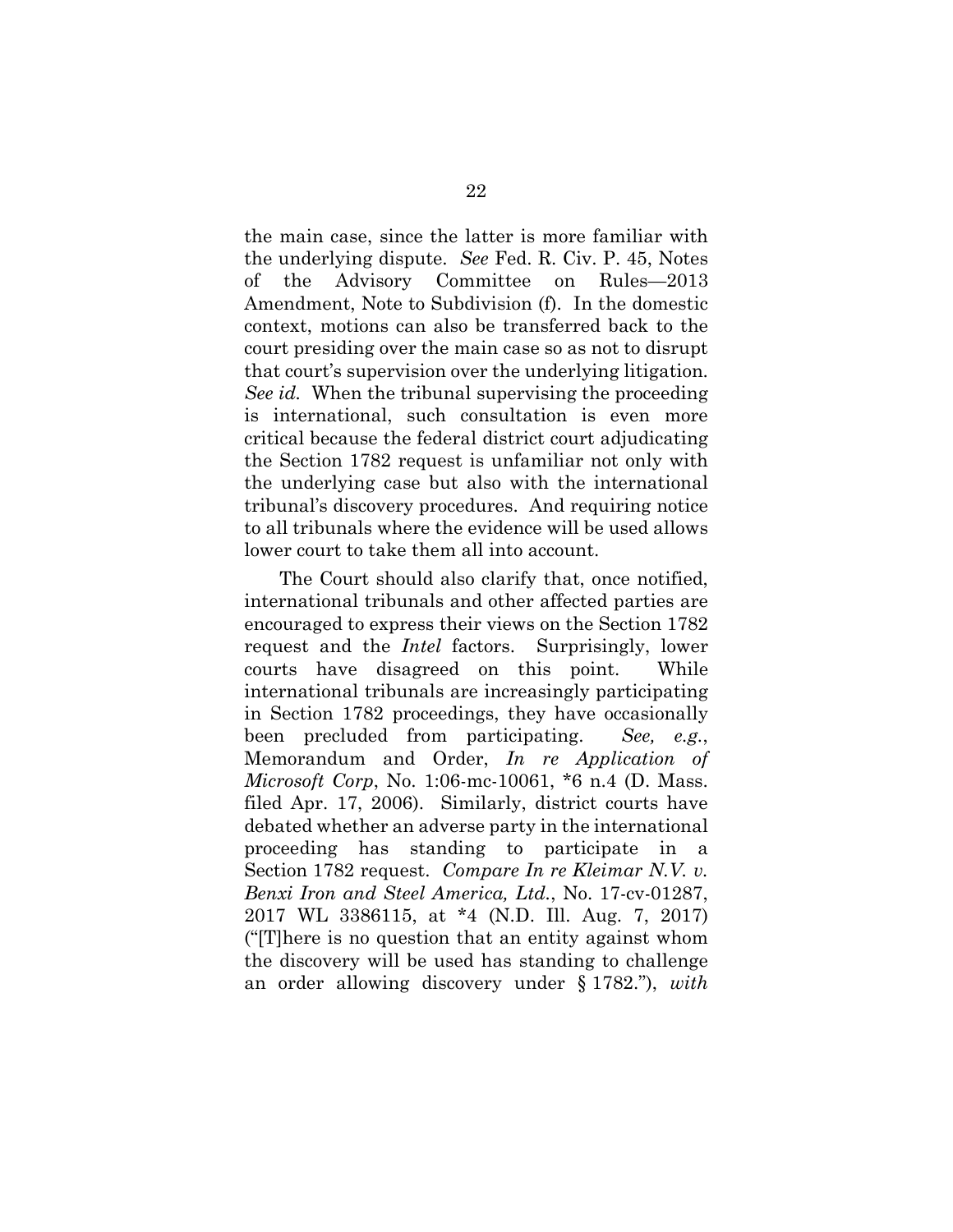Order, *In re Application of Chevron*, No. 1:10-mc-00001, \*1 (S.D.N.Y. filed Aug 24, 2010) (noting that the plaintiffs in the foreign proceeding for which discovery was sought, "whose standing in this matter is debatable to say the least," had moved to strike some of the filings submitted by the § 1782 applicant, who happened to be the defendant in the foreign proceeding).

## **B. This Court Should Clarify That An Applicant Bears The Burden Of Establishing That Their Request Satisfies The** *Intel* **Factors.**

In addition, the Court should specify that the burden of proof with respect to the *Intel* analysis falls on the Section 1782 applicant, who seeks to enlist the federal court's assistance with discovery for an international proceeding. Here, too, this clarification is consistent with the Federal Rules of Civil Procedure, and federal law in general. *See Herbert v. Lando*, 441 U.S. 153, 157 (1979) (citing Fed. R. Civ. Pro. 26); *Schaffer ex rel. Schaffer v. Weast*, 546 U.S. 49, 49, 56–58 (2005) ("We therefore begin with the ordinary default rule that plaintiffs bear the risk of failing to prove their claims. . . . Decisions that place the entire burden of persuasion on the opposing party at the outset of a proceeding . . . are extremely rare.").

Most important, the burden should rest with the applicant to show that the international tribunal is receptive to U.S. discovery assistance and that the request is not an attempt to circumvent the tribunal's proof-gathering framework. Aside from the international tribunal itself, the Section 1782 applicant is in the best position to supply the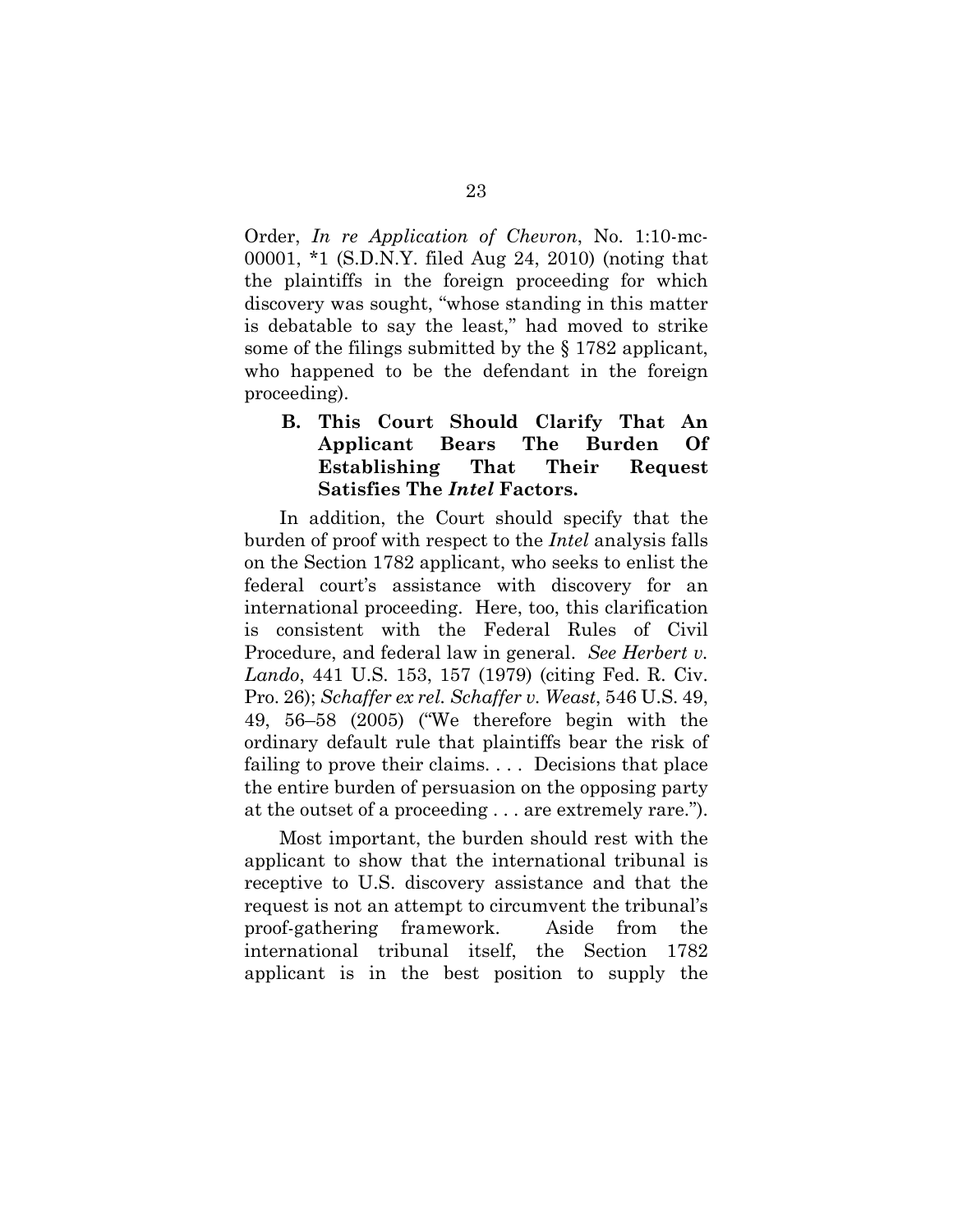necessary information to assess those factors. And placing the burden on the applicant will only further encourage notice to the international tribunal, so that it can offer its views directly. Likewise, the applicant is plainly in the best position to establish whether the evidence is unattainable without U.S. discovery assistance. At the very least, the Court should clarify that it is not sufficient merely to identify the target as a nonparty to the international proceeding without also establishing that the same evidence is not within "the possession, custody, or control" of a party—the standard scope of discovery under the Federal Rules of Civil Procedure. *See* Fed. R. Civ. P. 26(a)(1)(A)(ii),  $34(a)(1), 45(a)(1)(A)(iii)$ .

## **C. Clarifying The** *Intel* **Factors Will Strengthen The Framework This Court Envisioned.**

By requiring notice and placing the burden of persuasion on the applicant, this Court would curtail abuse of Section 1782 and ensure that lower courts are able to conduct the *actual* analysis required by *Intel*. In the process, the Court will also resolve the policy arguments that some lower courts and parties have relied upon to exclude "private" commercial arbitrations from Section 1782's reach.

For requests connected to pending arbitrations and litigations, the above changes will better align district court decisions with the preferences of the tribunals they are assisting. Indeed, as the European Commission argued in the *amicus* brief it filed in *Intel*, a district court "can only weigh fairly" a foreign or international tribunal's "complex interests . . . in aiding or blocking a Section 1782 discovery request if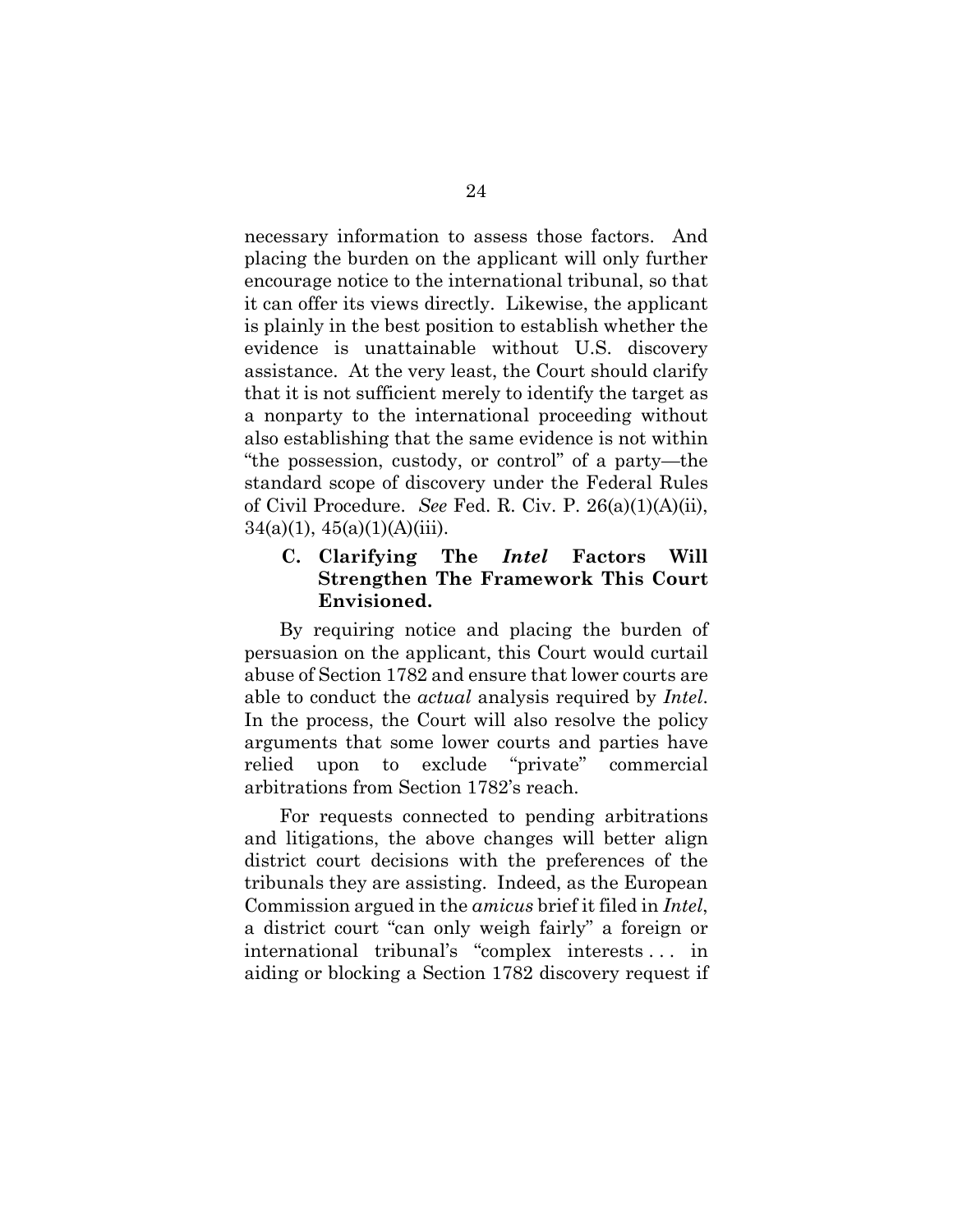it is made aware of those interests." Brief of Amicus Curiae the Commission of the European Communities Supporting Reversal, *Intel Corp. v. Advanced Micro Devices, Inc.*, No. 02-572, 2003 WL 23138389, at \*17 (9th Cir. Dec. 23, 2003). But "there is no system for providing it with notice of Section 1782 cases in which [a tribunal's] interests are at stake, much less any regular procedure through which [the tribunal] might appear and make those interests known." *Id.*

The limited instances in which an international tribunal's interests have been solicited reveal that they have diverse preferences that district courts cannot easily divine. For instance, a Swiss arbitrator has conveyed nonreceptivity to Section 1782 discovery[14](#page-33-0) while an Israeli arbitrator has expressed receptivity.[15](#page-33-1) And the arbitral tribunal in *Servotronics, Inc. v. Rolls-Royce PLC* expressed its view by issuing a decision stating its preference that U.S. courts in the Northern District of Illinois and the District of South Carolina be permitted to hear Servotronics' discovery requests on their merits, leaving it to the tribunal to determine whether any material obtained pursuant to the Section 1782 application would subsequently be relevant or admissible in the arbitration. *See* Third Interim Award, *In the Matter of an Arbitration Under the Rules of the Chartered Institute of Arbitrators Between Rolls Royce PLC and Servotronics Inc.*, No. 20-mc-

<span id="page-33-0"></span><sup>14</sup> *See El Paso Corp. v. La Comision Ejecutiva Hidroelectrica del Rio Lempa*, 341 F. App'x 31, 32 (5th Cir. 2009)

<span id="page-33-1"></span><sup>15</sup> *See In re Hallmark Capital Corp.*, 534 F. Supp. 2d 951, 957 (D. Minn. 2007).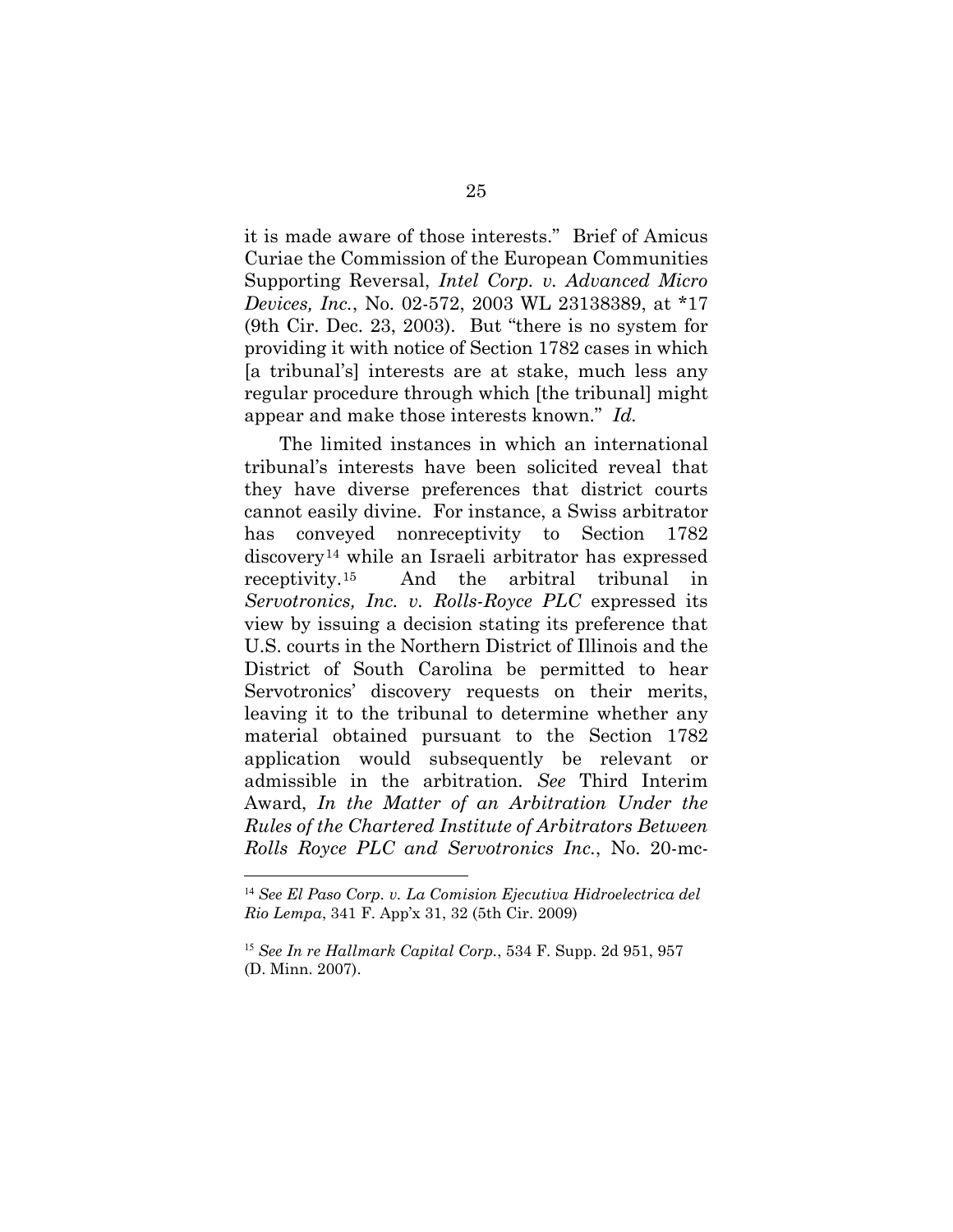00081-JRT-KMM, Dkt. No. 23-1, at 10, 12 (D. Minn. filed Mar. 9, 2021).

Indeed, these clarifications would also address some of the policy concerns that feature prominently in the Second, Fifth, and Seventh Circuits' decisions excluding international commercial arbitration from Section 1782's reach. One such concern is the discrepancy between Section 1782, which permits parties to invoke the power of federal district courts to obtain nonparty evidence, and Section 7 of the Federal Arbitration Act (FAA), which only permits arbitrators to do so. *See Servotronics, Inc. v. Rolls-Royce PLC*, 975 F.3d 689, 695 (7th Cir. 2020), *cert. granted*, 141 S. Ct. 1684 (2021), and *cert. dismissed*, 142 S. Ct. 54 (2021); *National Broadcasting Company, Inc. v. Bear Stearns & Co., Inc.*, 165 F.3d 184, 187 (2d Cir. 1999); *Republic of Kazakhstan v. Biedermann Int'l*, 168 F.3d 880, 883 (5th Cir. 1999). By aligning district court decisions with the preferences of arbitrators presiding over tribunals, the notice requirement would reduce tension between Section 1782 and the FAA. While Section 1782 need not be in perfect unison with the FAA—*Intel*'s rejection of both the foreign discoverability requirement and the requirement that the sought-after discovery be discoverable in an analogous U.S. proceeding made such equivalence unnecessary—harmony among the regimes is clearly preferable.

Meanwhile, for requests, like Luxshare's, that are connected to contemplated proceedings that have not yet been filed, the above clarifications would ensure that Section 1782 is not misused. Currently, due to missing information and inappropriately placed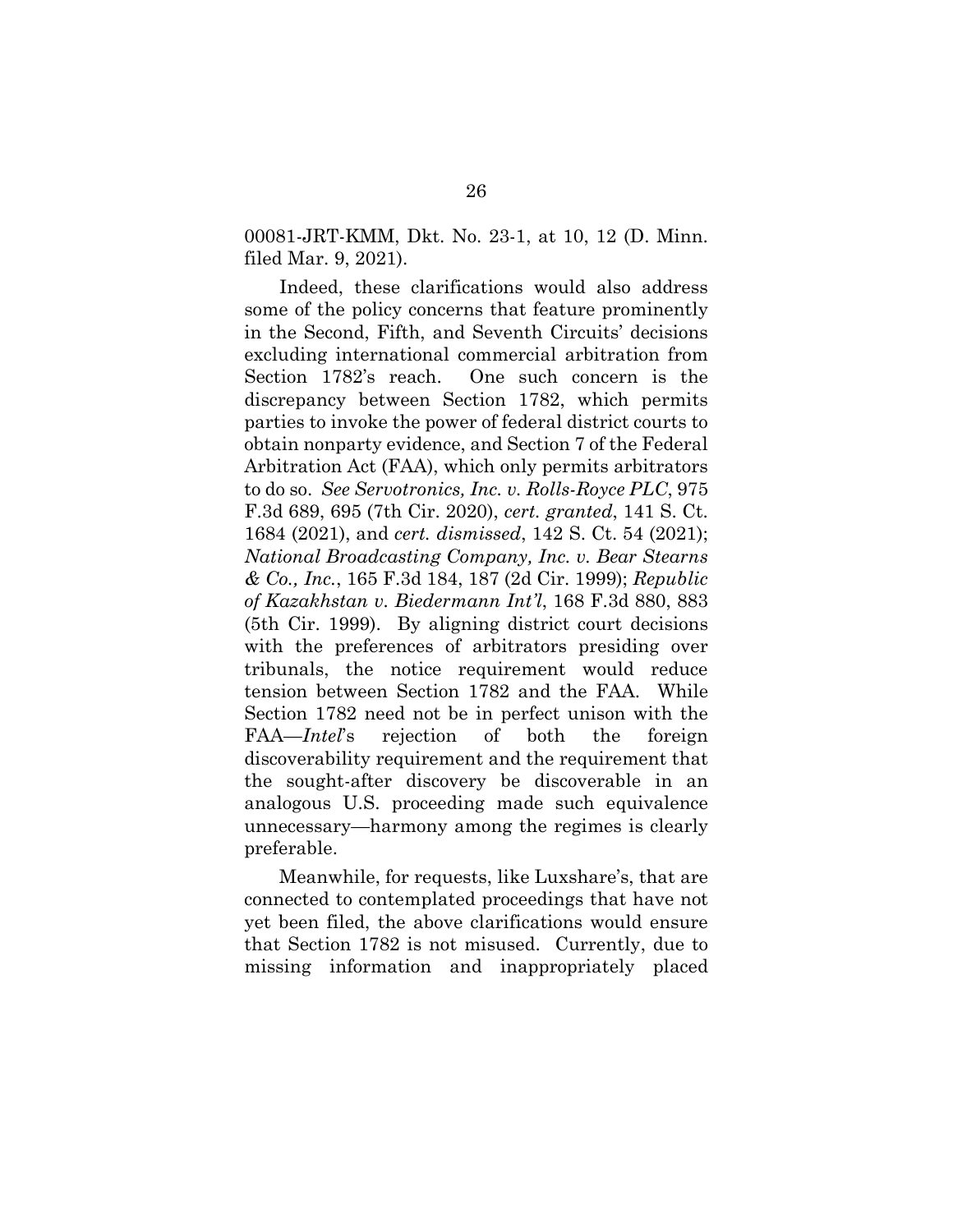burdens, applicants can circumvent many of the factors in such "contemplated requests," which perversely makes it easier to obtain intrusive discovery for hypothetical claims that have not even been initiated. Requiring notice and clarifying burdens would make it much harder to obtain discovery for unfiled arbitral proceedings because the tribunal is typically constituted *after* the arbitration has commenced, and only then does the tribunal set the procedures that govern the arbitration. *See generally* Arif H. Ali, *et al*., The International Arbitration Rulebook: A Guide to Arbitral Regimes (2019). And should the Court rule that arbitral tribunals are excluded from Section 1782, these clarifications would close the current loophole that permits an unfiled proceeding to serve as the anchor for other proceedings—including those that are potentially impermissible.

Requiring applicants to notify all relevant international tribunals and opposing parties would limit the circumstances in which parties seek to enlist federal courts in abusive fishing expeditions. In fact, with the above clarifications, several appellate decisions excluding international commercial arbitration from Section 1782's ambit would reach the same outcome without the categorical exclusion. *See National Broadcasting Co.*, 165 F.3d at 186 (noting that the underlying arbitral proceeding was contemplated and the arbitration panel not yet appointed); *El Paso Corp.*, 341 F. App'x at 32 (noting that the arbitral tribunal had issued an order indicating it was not receptive to U.S. discovery).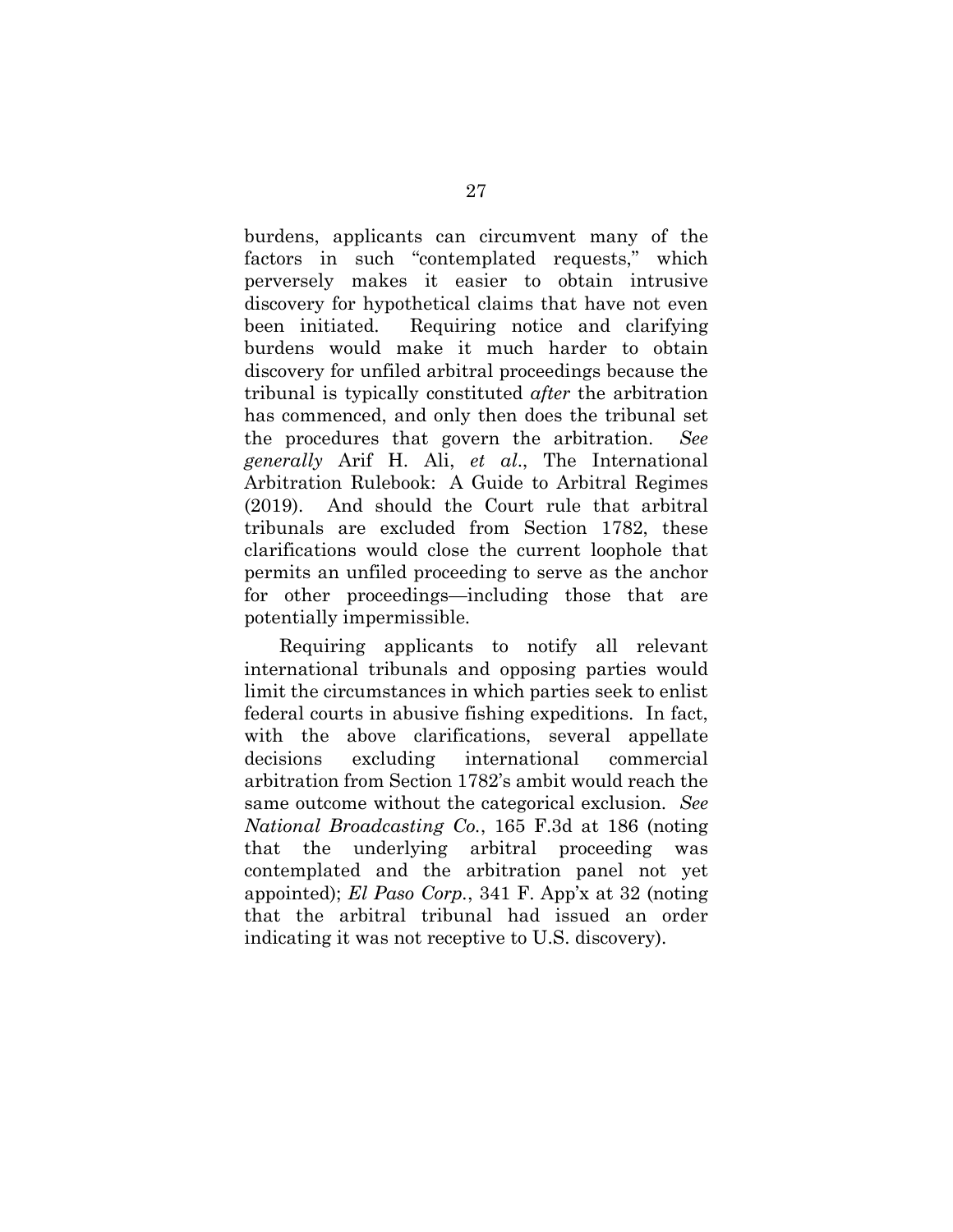## **III. Clarifying The** *Intel* **Factors Is Preferable To Adopting An Illusory Distinction Between "Private" Commercial Arbitration And Investor-State Arbitration.**

It is imperative to clarify the *Intel* factors regardless of how the Court rules on the statutory meaning of "a foreign or international tribunal." If that language encompasses both "private" and investor-state arbitrations, strengthening the factors will ensure that they operate as effective gatekeepers across all Section 1782 applications, as this Court originally intended. If that language encompasses neither category of arbitrations, clarifying the factors will prevent applicants from manipulating Section 1782 to nevertheless obtain evidence for use in arbitral proceedings in circumvention of the Court's ruling. And, in all events, refining the factors offers a preferable alternative path that addresses many policy concerns without drawing an illusory distinction between "private" and investor-state arbitration.

To the extent that this Court is concerned by the policy arguments raised against including international commercial arbitrations within Section 1782's reach, the Court should resolve those concerns by clarifying the *Intel* factors rather than adopting an illusory distinction between "private" commercial arbitration and other arbitrations with similar features.

In reality, international arbitral tribunals are not readily classified as "private" or "governmental" because they come in many varieties and rely on differing degrees of both state authority and private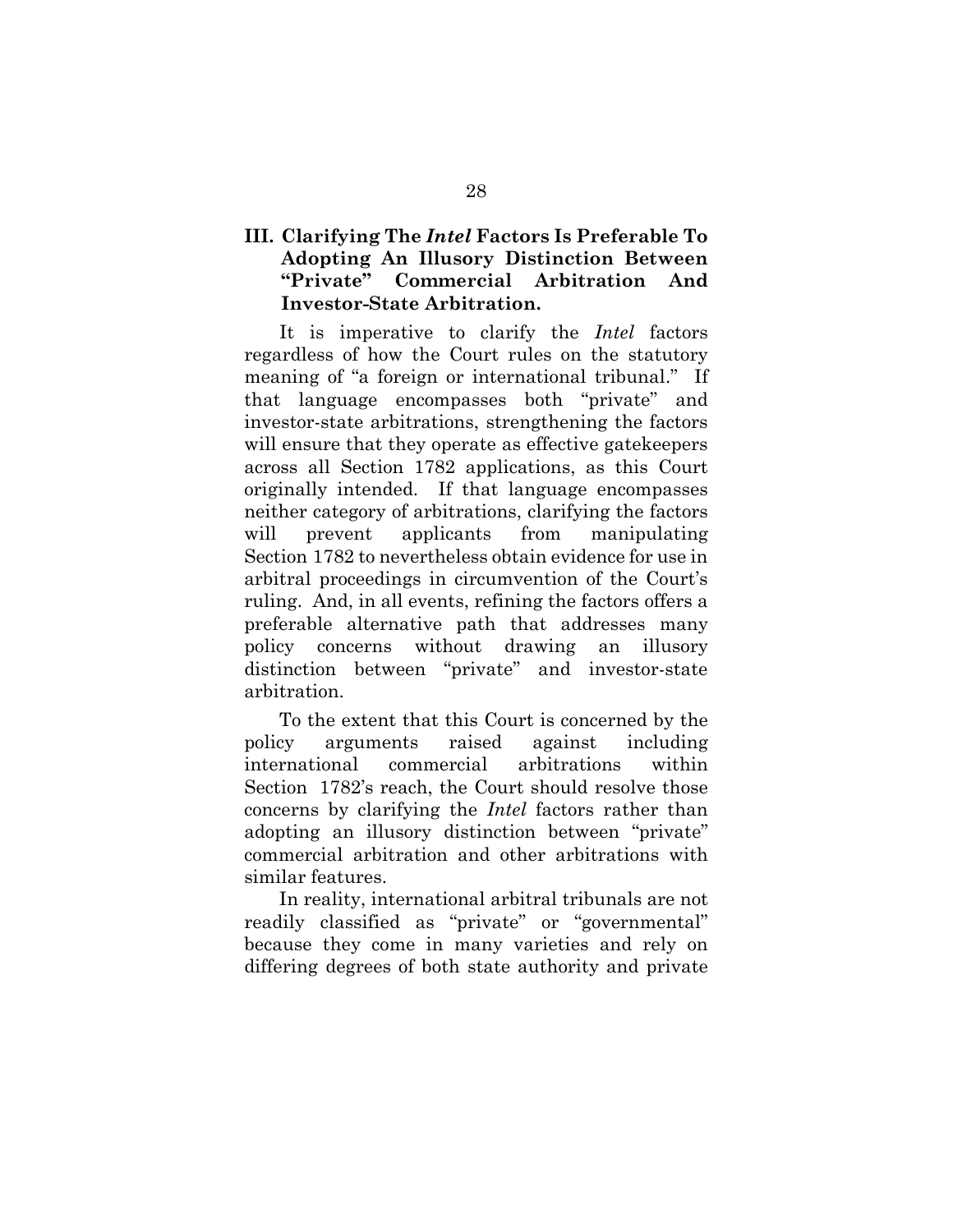contract. Virtually all international arbitrations function within the frameworks set forth in international treaties, other inter-governmental agreements, and implementing legislation. For instance, the Convention on the Recognition and Enforcement of Foreign Arbitral Awards, June 10, 1958, 21 U.S.T. 2519, T.I.A.S. No. 6997 (the New York Convention), binds over 160 state parties and obligates the courts of those countries to recognize and enforce international commercial arbitral awards rendered in other state parties. The United States is bound by this Convention, which is incorporated into U.S. law at Chapter 2 of the FAA. Many countries have also adopted, in whole or in part, the Model Arbitration Law promulgated by the United Nations Commission on International Trade Law (UNCITRAL), which regulates the interaction between national courts and international arbitral tribunals. And investor-state arbitrations are authorized by bilateral and multilateral investment treaties that permit the private investors of one contracting state to bring claims directly against another contracting state.

Many bilateral and multilateral investment treaties provide for arbitrations to be brought at the International Centre for Settlement of Investment Disputes (ICSID), which was established under the Convention on the Settlement of Investment Disputes Between States and Nationals and operates under the auspices of the World Bank. But some investment treaties also specify other international arbitration regimes such as the International Court of Arbitration of the International Chamber of Commerce (excluded from Section 1782 by the Second Circuit in *National*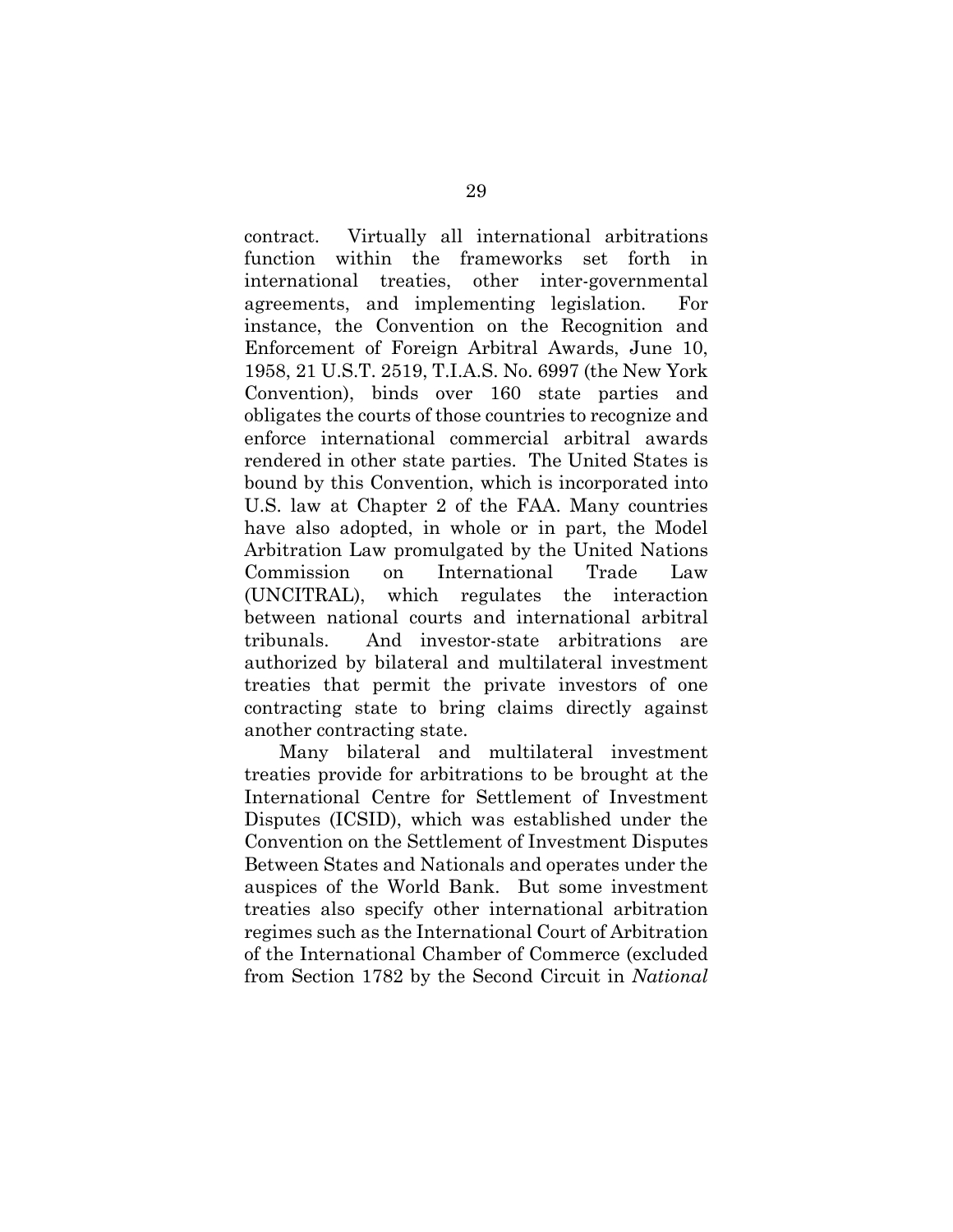*Broadcasting Co.*) or the Arbitration Institute of the Stockholm Chamber of Commerce (excluded from Section 1782 by the Fifth Circuit in *Biedermann*).

Excluding "private" commercial arbitration ignores the reality that the distinction between "private" and "governmental" arbitral tribunals would be exceptionally difficult for lower courts to apply. As one example, when attempting to classify the China International Economic and Trade Arbitration Commission (CIETAC), the Second Circuit recently articulated a vague, multi-factor test on top of *Intel*'s existing factors. To determine whether CIETAC is a "private" international arbitration outside the scope of Section 1782, the Second Circuit considered "a range of factors, including the degree of state affiliation and functional independence possessed by the entity, as well as the degree to which the parties' contract controls the panel's jurisdiction." *In re Guo*, 965 F.3d 96, 107 (2d Cir. 2020). And the lines are growing ever blurrier. In recent years, the establishment of adjudicatory institutions around the world that function somewhere between courts and arbitral tribunals have further muddied the traditional distinction between public and private adjudication. *See generally* Pamela Bookman, *Arbitral Courts*, 61 Va. J. Int'l L. 161 (2021).

For these reasons, the Court should resolve any concern with Section 1782's use within international commercial arbitrations by clarifying how lower courts should apply the *Intel* factors, rather than adopting a highly fraught and illusory distinction that would place "private" or "commercial" arbitration entirely outside of Section 1782's ambit. Indeed, as explained above, requiring notice and placing the